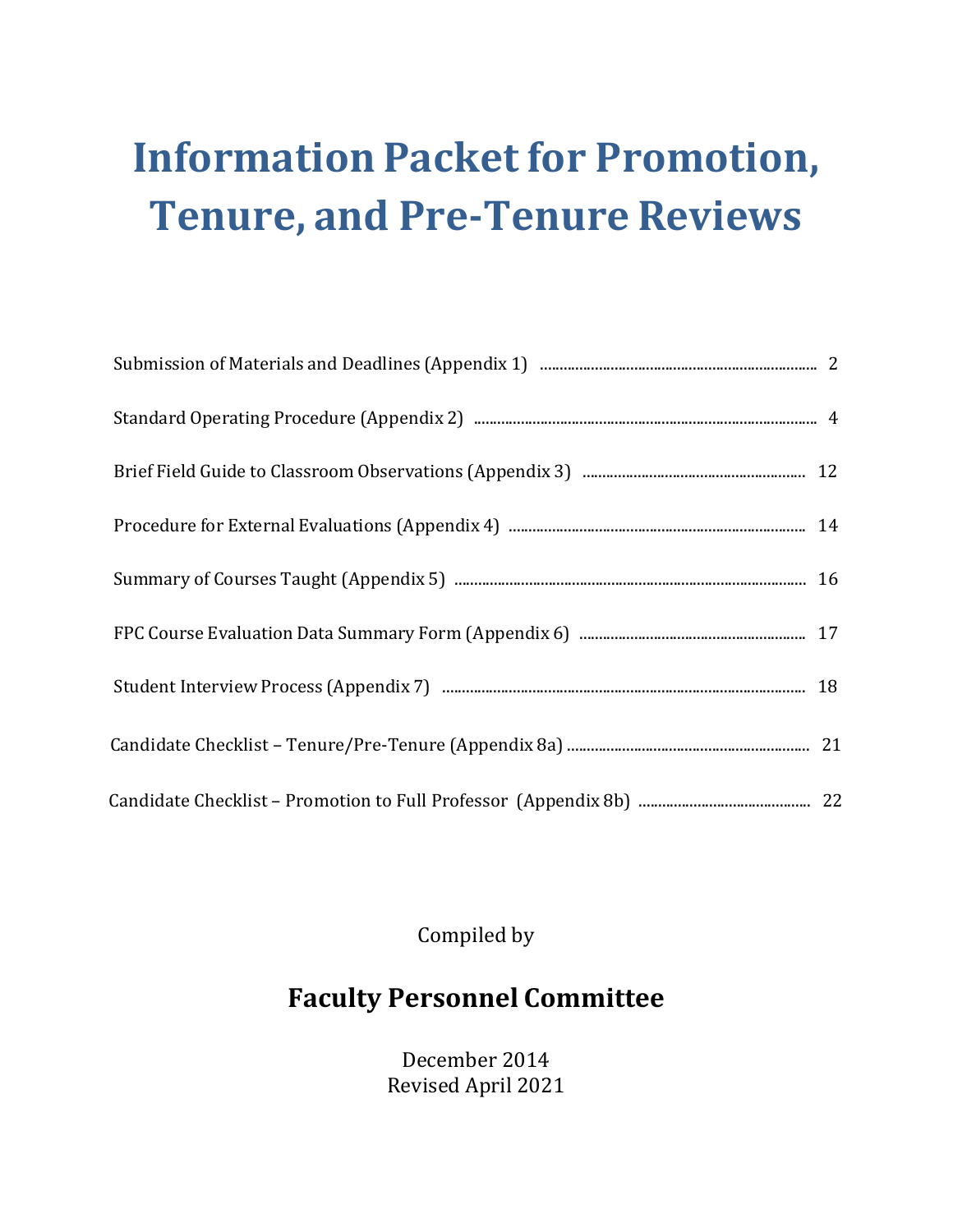#### **SUBMISSION OF MATERIALS AND DEADLINES**

Tenure, pre-tenure, and promotion evaluations are scheduled reviews. Through the Provost's Office, candidates and chairs/directors are made aware of the year in which these reviews will take place far in advance. The deadlines for both the candidate's submission of materials to FPC and the department's submission of materials to FPC are made known well in advance of the deadline.

As per the Faculty Handbook (p. 19-20), there are two deadlines for the submission of materials. The first deadline is for the candidate's submission of materials to the department and the Provost's Office/FPC. The second deadline is for the department's submission of its evaluation materials to the Provost's Office and FPC.

Candidates may not make any changes to the statement and/or CV after the deadline for submission of materials to the department (i.e., the FIRST deadline). Therefore candidates should be sure to solicit feedback on the statement and C.V. from their mentor(s), chair/directors, and/or other colleagues well in advance of the first deadline. This practice ensures that the candidate has the strongest possible dossier before meeting with her/his (pre-)tenure/promotion committee.

NOTE: Both the candidate and the candidate's committee will have access to the candidate's Moodle site until 5:00pm on the deadline date for the candidate's submission to the department. This allows the candidate to share materials with her/his committee and receive feedback before his/her deadline to submit materials to the department. **Candidates should be pro-active in seeking advice and commentary from the different sources they value.**

The candidate MUST submit to the department all her/his materials by 5:00pm on the day of the candidate's deadline to submit materials to the department. The candidate will no longer have access to the Moodle site after 5:00pm on the day of the candidate's deadline. The candidate will no longer be able to submit materials to her/his dossier after the deadline.

As per the Faculty Handbook:"The departmental evaluation committee shall hold two meetings. The first meeting will take place once the candidate and the departmental evaluation committee have collected the materials that will be forwarded to the Faculty Personnel Committee" (19). Thus, all materials for evaluation at this meeting must be in order BEFORE this meeting; the meeting is not to mentor the candidate nor make suggestions for changes to the materials. As per the Faculty Handbook, members of the candidate's department or evaluation committee must write letters "based upon study of the materials which the candidate submits" (20) for this meeting. This is to ensure "fairness to the candidate and the College" (20).

All letters from members of the candidate's committee, along with the chair's summary letter, outside evaluations, and summary of student interviews, should be forwarded to Amy Smith before 5:00pm on the day of the department's deadline.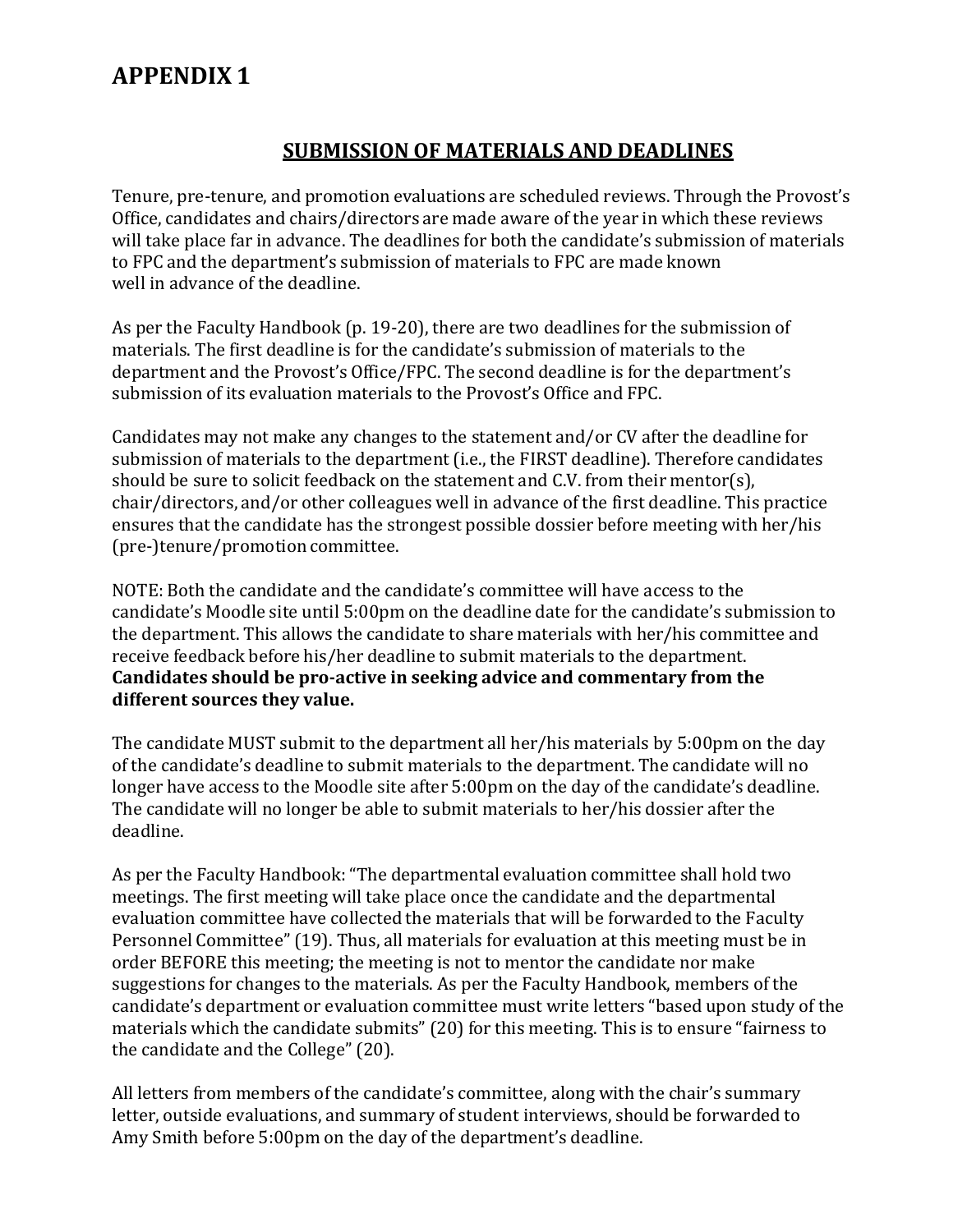Committee members should copy their chairs/directors on the email submitting their letters to the Provost's Office. The deadline for the department's submission of materials is binding.

All letters of evaluation must be in pdf format.

**Candidates should pattern their dossiers after the** *SAMPLE – Template for Promotion, Tenure and Pre-Tenure***, which can be found on the FPC Moodle site (https://www.gettysburg.edu/dotCMS/login?referrer=/faculty/fpc-login.dot).The model template clarifies the order and structure of materials and exemplifies the number of representative assignments and exams appropriate for a complete course dossier. Candidates will upload their documents into their CANDIDATE FILE, which is specified by their name.**

All of the candidate's written materials must be in pdf format. Non-written supporting materials are permissible in the appropriate formats (MP3, JPEG, etc.).

The review process allows for candidates to introduce new material after the candidate's deadline for submission of materials to the department if the FPC has questions on the candidate's materials. In such a case, FPC will invite the candidate to meet with its members. At this meeting, candidates will have an opportunity to clarify any questions as well as offer new material that may be beneficial to her/his case.

FPC strives to uphold fairness to the candidate, fairness to the process, and fairness to the institution. Adhering to the guidelines for submission of materials upholds the review process outlined in the Faculty Handbook and ensures that all candidates receive the same consideration and are subject to the same deadlines.

FPC/November 2014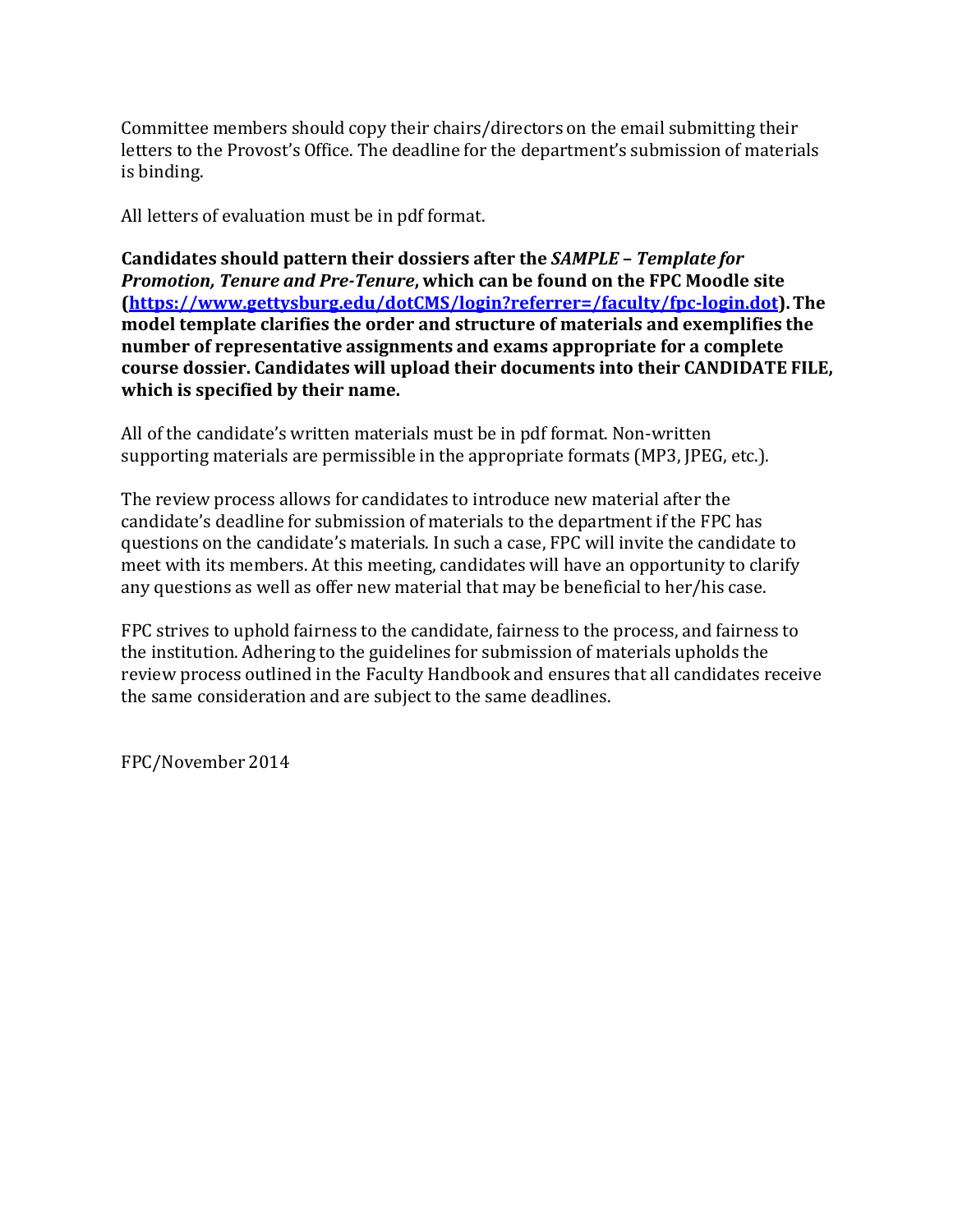#### **Standard Operating Procedure Faculty Personnel Committee**

| Purpose:                | The Committee makes recommendations to the President concerning<br>tenure, pre-tenure, promotion, and other personnel matters. The<br>Committee also recommends to the President and the faculty policies<br>concerning the faculty career process. |
|-------------------------|-----------------------------------------------------------------------------------------------------------------------------------------------------------------------------------------------------------------------------------------------------|
| <b>Membership:</b>      | Six elected tenured faculty members, i.e., two from each of the three<br>divisions of the faculty.<br>Provost of the College<br>President of the College (ex officio)                                                                               |
| Voting:                 | Only the elected members of the Committee can make motions and<br>vote. The Provost is a non-voting member.                                                                                                                                         |
| <b>Committee Chair:</b> | Elected by the voting members of the FPC from the elected faculty<br>members.                                                                                                                                                                       |

**Committee Secretary**: A secretary may be elected by the voting members of the FPC at its first meeting from the elected faculty members, or the Committee may choose to rotate the taking of minutes among its members. A full set of minutes is kept at each meeting except for portions of the meeting when personnel decisions are being made. During deliberations on tenure, pre-tenure, and promotion, only motions, preliminary votes, and final votes are recorded. When precedent-setting or policy-defining issues arise, the secretary will make note of this in the minutes for review by the Committee at the end of the year. This procedure will provide some guidance for the following year's Committee.

#### **TENURE/PRE-TENURE/PROMOTION REVIEW PROCESS**

#### **I. GENERAL**

1. The letters sent to the department<sup>1</sup> chairs and candidates which are mentioned in this document under II and III will be forwarded after being approved by the FPC. These letters will emphasize the responsibilities of the candidate, department chair, and departmental colleagues as stipulated in the *Faculty Handbook*. Attached to each letter will be a copy of the *Standard Operating Procedures of the Faculty Personnel Committee, Guidelines for Outside Evaluation, and Guidelines for Classroom Evaluation.*

 $1$  In most instances, the pre-tenure, tenure, or promotion committee consists of the tenured members of the candidate's department. In some situations, however, the candidate's committee is differently constituted. For the sake of brevity, when the term "department" is used here, it will refer to either department or separate committee, e.g., department or committee members, department or committee chair, etc.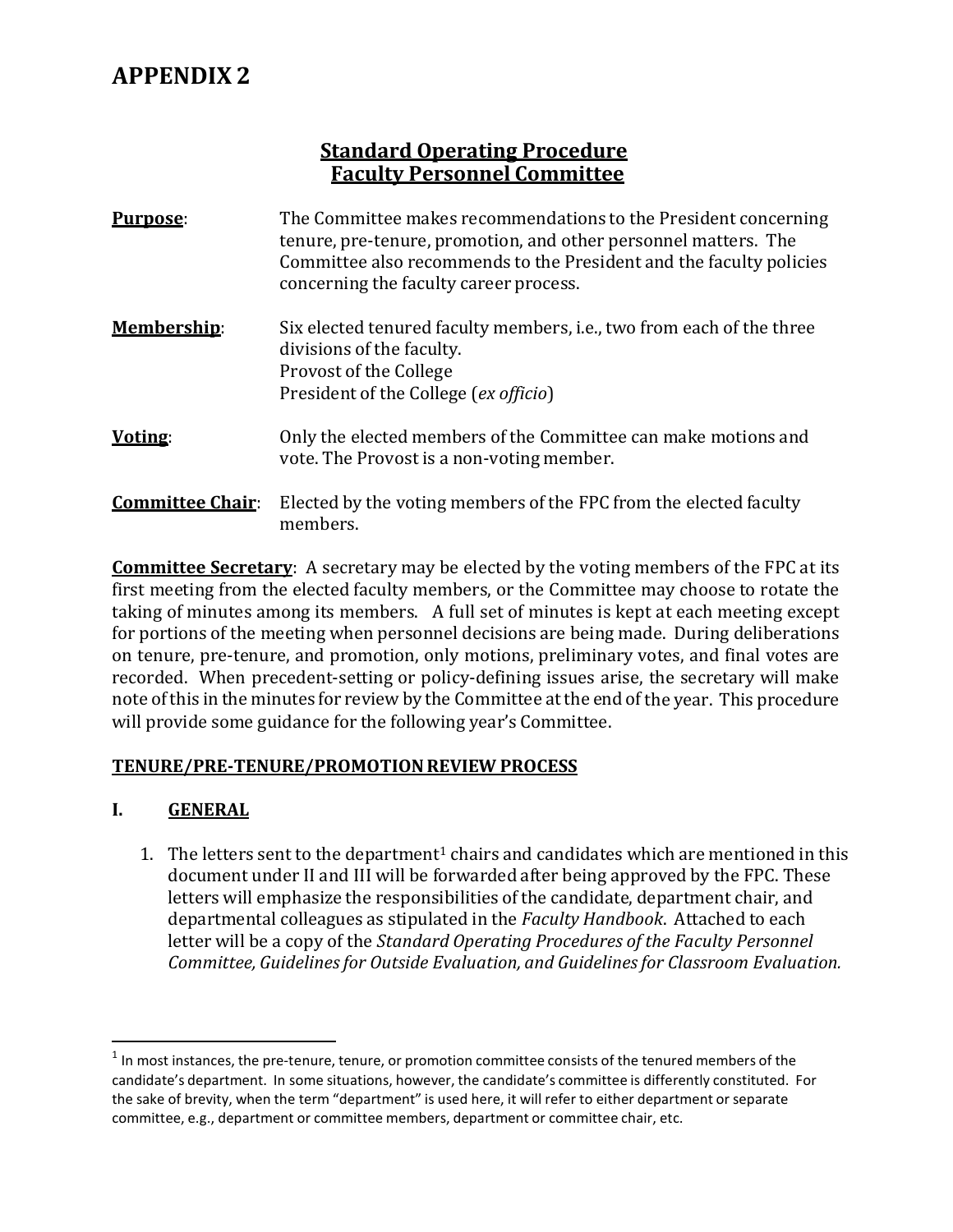- 2. The dossier available to the FPC includes: those materials provided to the Committee (and to the candidate's department) by the candidate; the chairperson's letter and materials provided by the chairperson such as student interview data; letters from tenured members of the department; letters from outside evaluators; departmental discipline-specific guidelines on teaching, scholarship and creative activity, and service; adjudicated decisions regarding the finding of guilt in a breach of professional ethics; other materials from the candidate's personnel file excluding the following: information regarding salary, confidential reference letters, information of a personal nature. The Provost shall provide other appropriate materials from the candidate's personnel file upon request from the Committee; the Provost may decline to honor requests that he or she considers to be inappropriate in the evaluation of the candidate's professional performance. For tenure candidates the dossier also includes: the chairperson's pre-tenure summary letter and the Provost's letter to the candidate and the President at the time of the pre-tenure review.
- 3. During the spring semester, the FPC sets the schedule for the following academic year for the receipt of evidence from the candidate and materials from the chairperson and department members. Tenure decisions usually occur in the fall semester and pretenure and promotion recommendations in the spring semester. An exception is made for pre-tenure reviews for candidates who are granted the maximum of three years of service toward tenure; these pre-tenure reviews are conducted in the fall semester of the second year.

Deliberations begin when a candidate's file is complete. Under normal circumstances pre-tenure deliberations will begin when all tenure recommendations will have been made; promotion deliberations will begin when all pre-tenure recommendations will have been made.

4. By action of the faculty in spring 2010, external reviews of scholarship and creative work are required for candidates for tenure who began to work at the College in the 2010-2011 academic year or later. During the AY 2017-2018, the faculty acted to require candidates seeking promotion to full professor to have outside evaluation of their scholarship or creative activity beginning in AY 2018-2019 and thereafter. The procedures for external reviews are outlined in the separate document entitled *Procedure for External Evaluation of Scholarship and Creative Work*, which is distributed to all candidates and their chairpersons.

External reviews are not required at present for candidates for pre-tenure, who should nevertheless consider the advisability of external evaluation of their scholarship and creative work. The FPC recommends external reviews under EACH of the following circumstances:

- If fewer than three members of the candidate's department/program evaluation committee are trained in the candidate's discipline.
- If fewer than three members of the candidate's department/program evaluation committee are sufficiently conversant with the candidate's specialty area to read and evaluate scholarship in this area.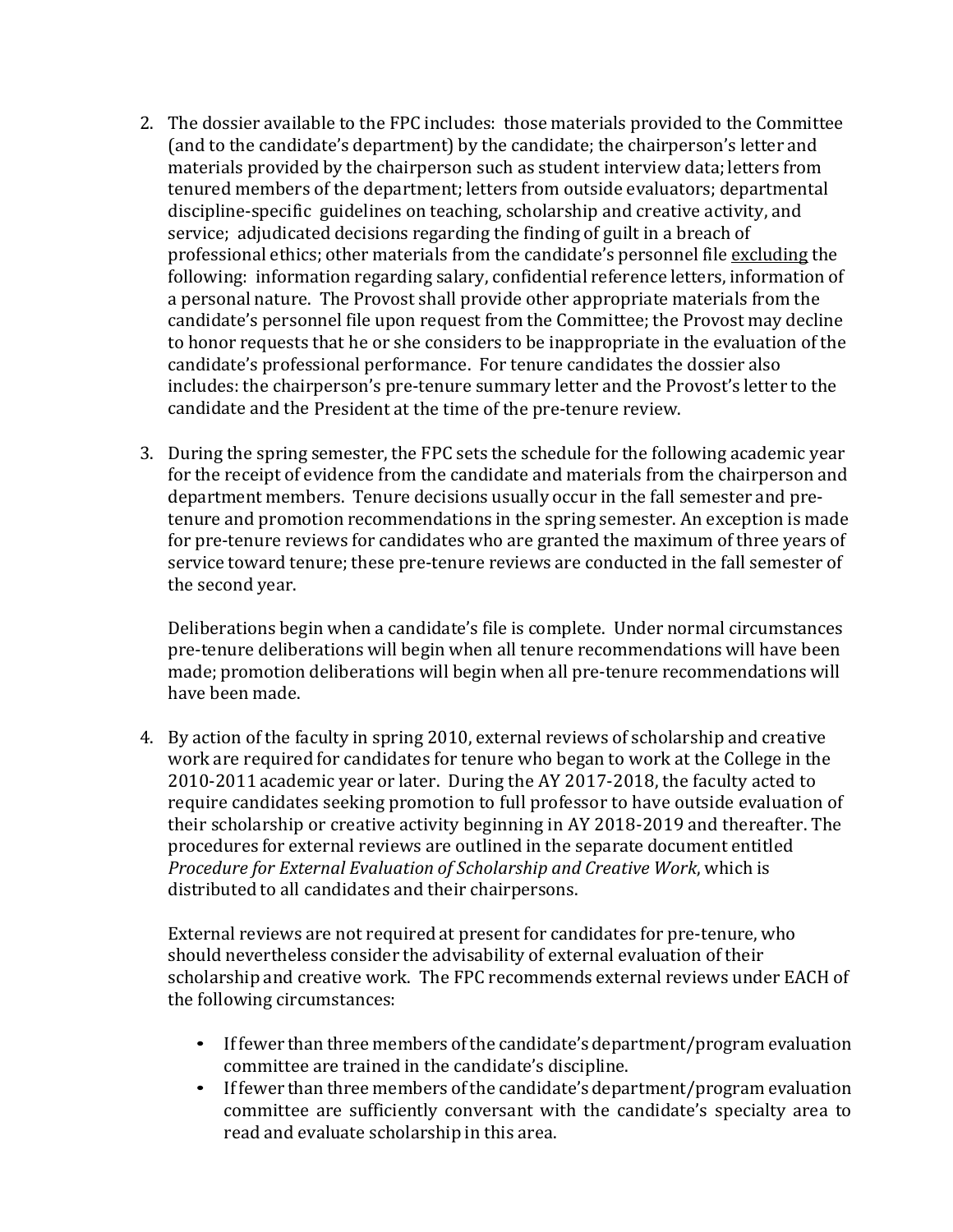- If members of the candidate's committee have substantial disagreements about the merit of the candidate's scholarship or creative work.
- If the candidate or the department/program committee prefer to have external evaluators. The candidate always has the right to receive external evaluation of his/her scholarship should he/she wish to.

Candidates for pre-tenure who choose to have external evaluation will follow the procedures outlined in the *Procedure for External Evaluation of Scholarship and Creative Work*.

5. Once membership of the departmental evaluation committee in pre-tenure, tenure, and promotion cases has been determined, the Provost will contact each candidate informing them of the membership of the departmental evaluation committee. The candidate will be reminded that the Faculty Handbook provides guidance on the formation of the departmental evaluation committee when there are fewer than three tenured department members or when there are unusual circumstances that may interfere with an accurate departmental assessment.

It should be noted that, if a candidate's committee makes a negative recommendation on the basis of scholarship, and if the candidate has a body of work published or in progress, and if external reviews have not been carried out, the FPC may request such reviews.

- 6. If, in the judgment of the Committee, a member of FPC is involved in a conflict of interest concerning any candidate before the Committee, that member will be excused from both the deliberations and the voting on that candidate. Such exclusion will always apply to members who are departmental colleagues or are related to a candidate through marriage, partnership, or kinship.
- 7. Any faculty member who serves as the coordinator of a special program (e.g., Africana Studies or Women, Gender, and Sexuality Studies) will be evaluated not only by his/her academic department but also by the advisory committee of the special program. In evaluating the candidate as coordinator of the program, the advisory committee will assume the "Task of Departmental Colleagues" and one (or more) members of the advisory committee will be appointed to assume the "Task of the Chairperson." The advisory committee will be expected, insofar as possible, to provide the FPC with assessments of the candidate's performance in the special program in the areas of teaching, scholarship, and governance.
- 8. The FPC will consider the cases of part-time faculty members, i.e., adjuncts, who have fulfilled the qualifications for promotion and whose cases are brought to the FPC by the Provost. The FPC will assess the candidate's performance in teaching and, as appropriate, in scholarship. Part-time faculty members will be held to the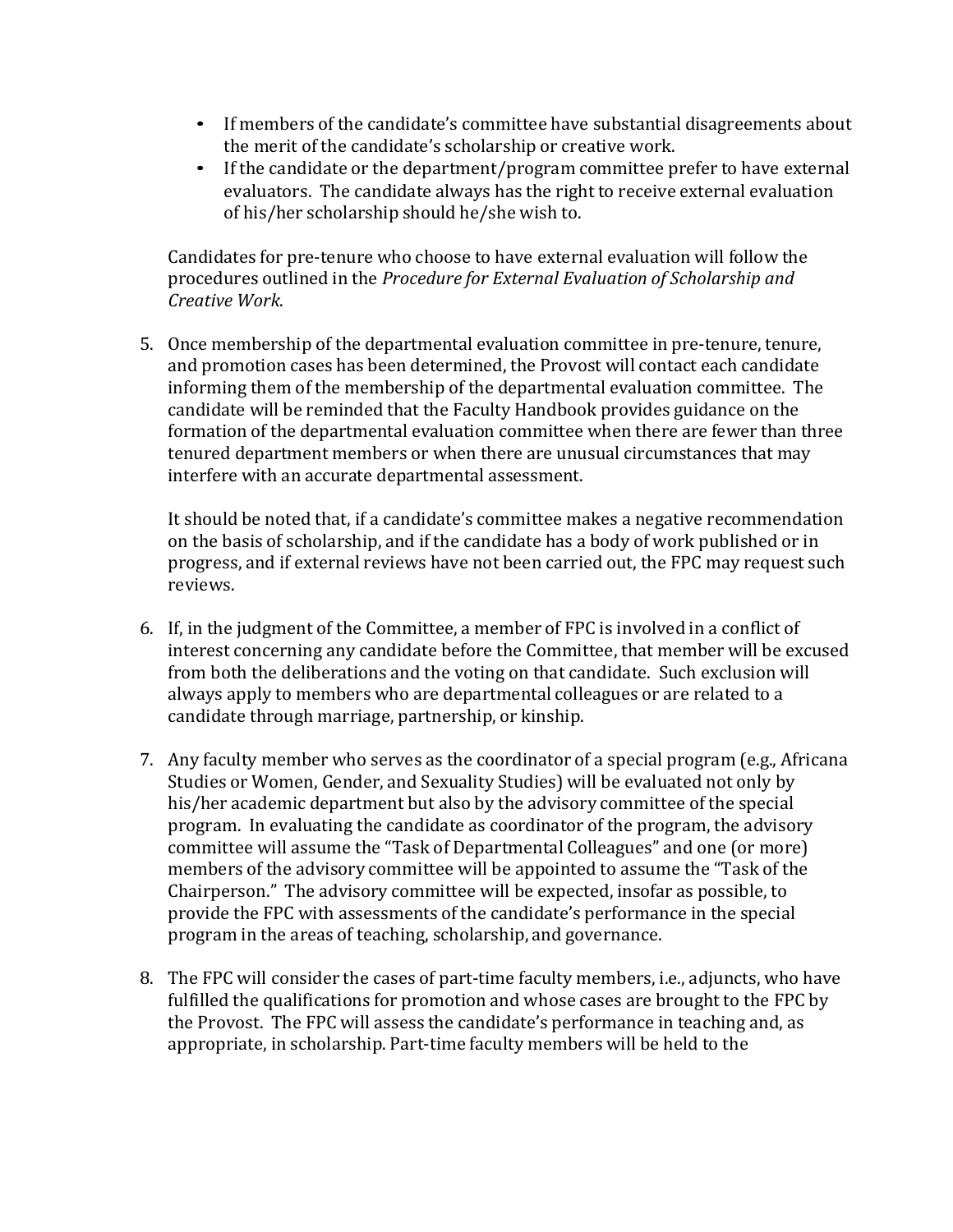same standards of teaching as applied to full-time faculty members. See the *Faculty Handbook*.

- 9. For part-time faculty members, i.e., adjuncts, who are assigned to instructional committees that are not departments (e.g., the Interdepartmental Studies Committee), the chair of the instructional committee will assume the "Task of the Chairperson"in the promotion review process. Current and former members of that committee will be expected, insofar as possible, to provide the FPC with evaluations of the candidate's performance and to make recommendations.
- 10. None of the operating procedures stated in this document is to supersede the policy and procedures adopted by the Faculty.

#### **II. DETERMINATION OF CANDIDATES**

#### 1. **Tenure and Pre-Tenure:**

At the beginning of the fall semester, the Provost, on behalf of the President, provides the FPC with a final list of those faculty members who are eligible for tenure or pretenure review during the current academic year.

#### 2. **Promotion**

At the beginning of the fall semester, the Provost will identify those members of the faculty who have completed six years in the rank of associate professor and inform those associate professors of their eligibility for a promotion review. The Provost will also communicate both to those candidates and to the faculty as a whole the deadlines by which the intention to stand for a review must be communicated to the Provost and materials must be submitted to the department/program and the FPC. As stated in the *Faculty Handbook*, the faculty member who is considering the possibility of standing for promotion should consult the department chairperson and the Provost about the likelihood of a successful promotion review.

Usually a faculty member nominates himself/herself for a promotion review. The Provost, the FPC, or a department, through its chairperson, may also nominate a faculty member; in that case, the FPC or the Provost will ask the candidate if she/he wishes to be considered and will abide by her/his decision.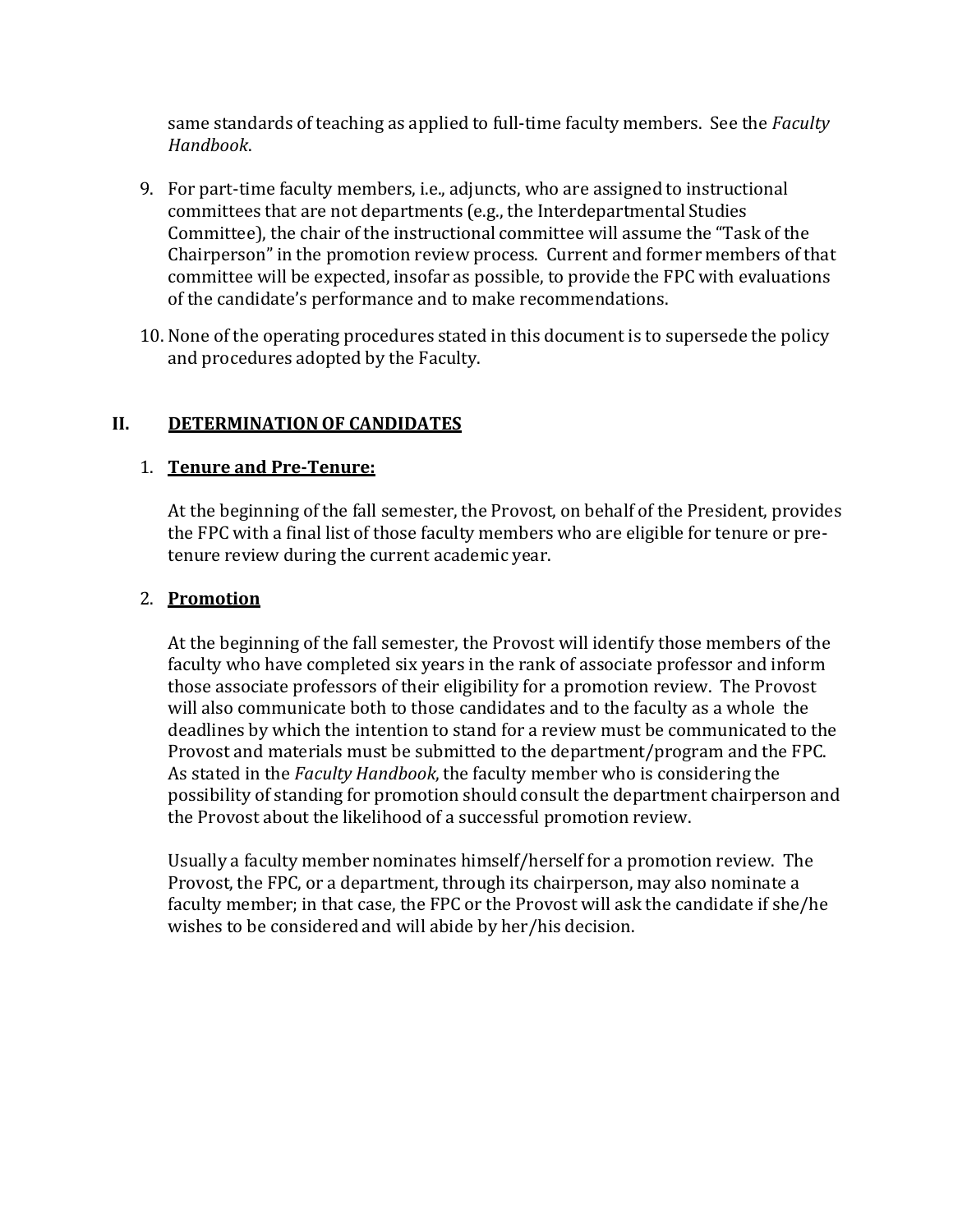#### **III. ALL CANDIDATES FOR TENURE, PRE-TENURE, AND PROMOTION**

- 1. The chair of the FPC prepares and sends a letter to the candidate requesting that the candidate prepare and submit her/his materials (as noted in "The Candidate's Task" in the *Faculty Handbook*) to the department, which forwards the materials to the FPC.
- 2. The chair of the FPC prepares and sends a letter to the appropriate department chairperson requesting that the department review the candidate's materials. This letter is to be shared with the other members of the department. After the department has reviewed the candidate's materials, it will first meet with the candidate to discuss his/her qualifications. A second meeting of the tenured members of the department will then take place. After the deliberations of the members of the department and their vote, each tenured member of the department must submit to the FPC a written evaluation of the candidate. A copy of that letter will go the chairperson. The chairperson's letter will briefly summarize and, as appropriate, contextualize the views expressed in the departmental meeting as well as in the faculty members' letters and will report the results of the vote. (Please review "The Task of Departmental Colleagues" in the *Faculty Handbook*.)
- 3. Deliberations on individual candidates begin when the dossier is complete. The FPC will establish a deadline for submission of information. After that date, additional information supplied by the candidate or the chairperson will be considered at the Committee's discretion.
- 4. Deliberations on a candidate begin with one of the following motions:

| For tenure:     | I move that <u>(name)</u> be granted tenure beginning with the<br><b>(date)</b> academic year.      |  |  |  |  |
|-----------------|-----------------------------------------------------------------------------------------------------|--|--|--|--|
| For pre-tenure: | I move that <b>(name)</b> be continued in the tenure probation<br>process.                          |  |  |  |  |
| For promotion:  | I move that $f$ (name) be promoted to $f$ (rank) beginning<br>with the <b>(date)</b> academic year. |  |  |  |  |

5. The FPC review begins after the motion has been made and seconded. The process for review is as follows:

a) The chairperson of the FPC directs the Committee's attention to the body of evidence on which the judgment is to be made.

b) The FPC discusses this evidence and may take a preliminary vote.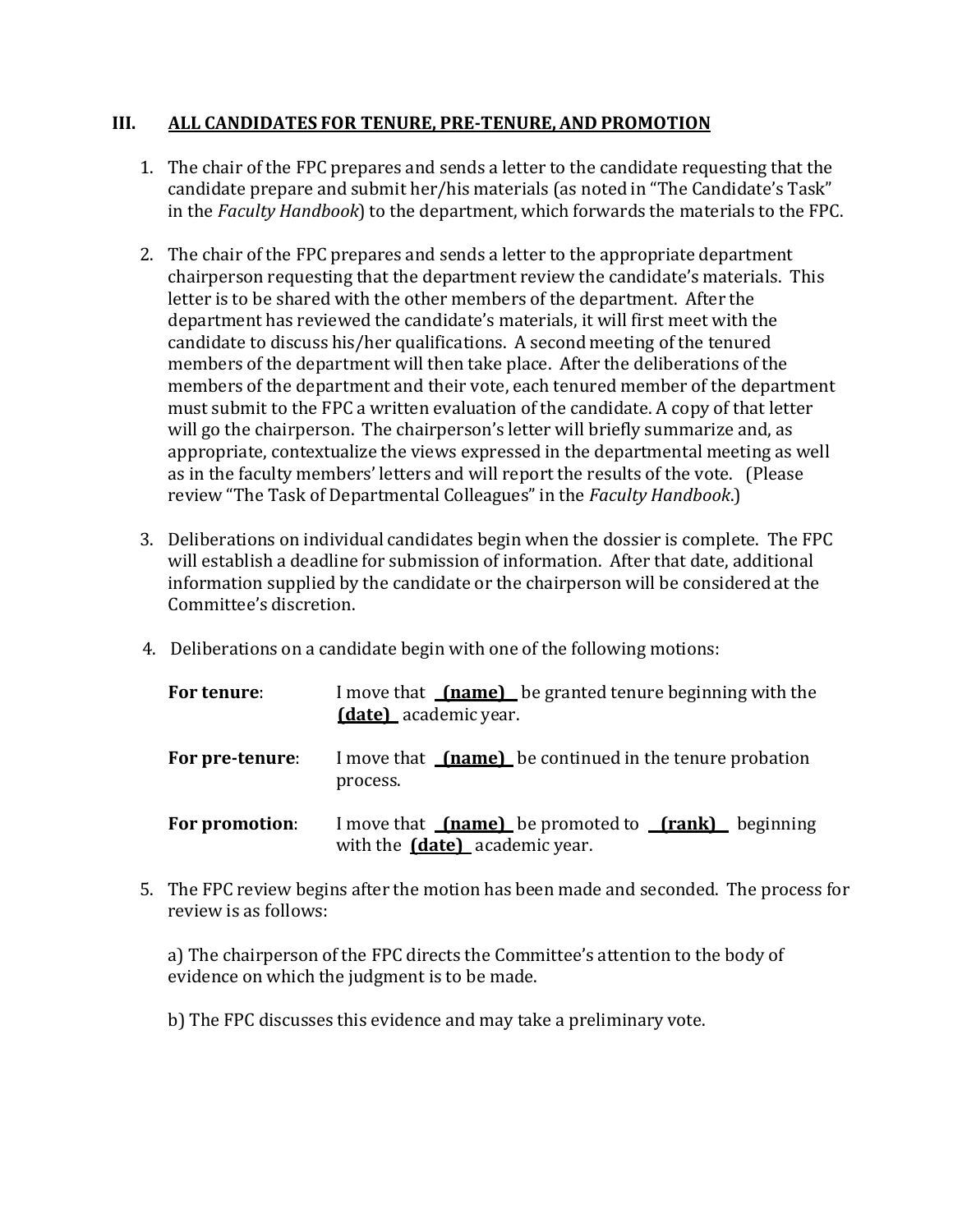c) If the members of the FPC reach consensus that additional information is needed, or if the preliminary vote of the Committee is negative or split, the FPC may request that its chair seek further information or an interview from the candidate, the chair or designated senior member of the department, the members of the department, the Provost, and/or other individuals who can provide information relevant to the Committee's deliberations. The FPC will also honor a request from the Chair or senior member of the department for an interview.

d) The FPC may, after informing the chairperson and the candidate, seek additional information from other sources, either within or outside the College. The FPC shall make this information available to the department and the candidate at the time it is considering the candidate. Should this information be confidential insofar as the candidate is concerned, it shall be made available to the department chairperson and to the tenured members of the department who submitted evaluations to the committee.

e) The FPC invites the candidate for an interview; if the FPC has no issues or questions to rise with the candidate, s/he may decline without prejudice. If the FPC has any concerns or questions about the candidate's file, the candidate must accept the invitation.

f) Should the FPC disagree with the majority recommendation of the department, the FPC shall meet with the tenured members of the candidate's department before the final vote on the candidate. It shall identify its position on the candidate's qualifications, and provide and request clarification on those points over which the two disagree. The department shall be given the opportunity to reiterate its position on the candidate. The FPC may request additional information and the department may provide additional information prior to this meeting.

g) After discussion has been completed, if no preliminary vote had been taken, it will be taken at this time and recorded in the minutes. If a first preliminary vote had been taken before additional information and/or interviews were sought, a second preliminary vote may be taken after those actions have been completed.<br>• No formal record is kent of the discussions.

- No formal record is kept of the discussions.
- The chair of the FPC will remind each interviewed person that the interview is part of FPC deliberations and, therefore, is to be kept confidential.
- 6. If a FPC member is also a member of a candidate's department/program evaluation committee, that member will not participate in any FPC discussion about that candidate, except as provided in 5c, 5d and 5f. That member will participate in no FPC vote about that candidate.
- 7. If a member of the FPC stands for promotion, that person shall be excused from all discussion and deliberation leading to promotion recommendations. The excused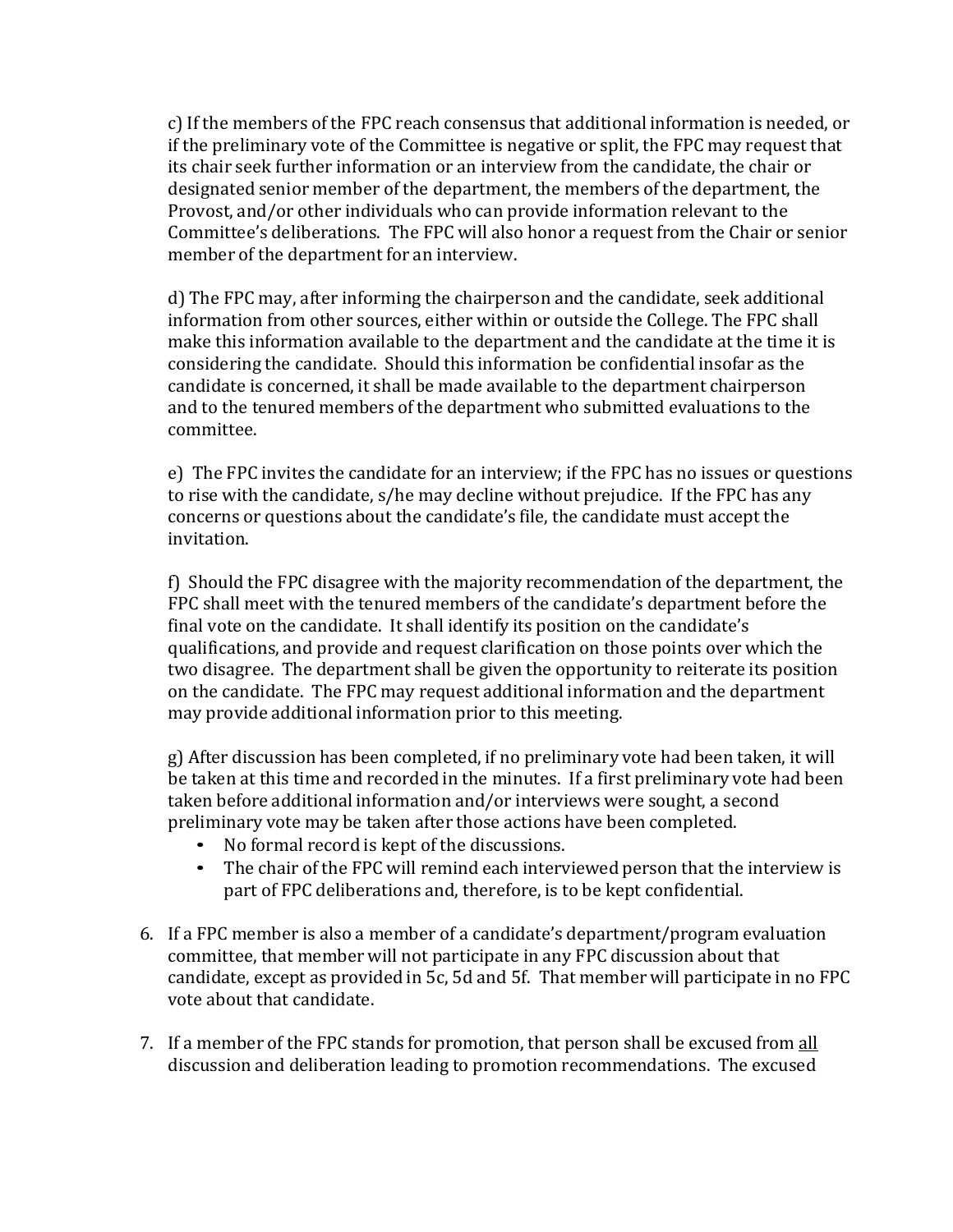member will be replaced by a standby faculty member until all such discussions and deliberations will have been completed and final votes will have been taken. The Faculty Governance Committee will select the standby faculty member of the FPC.

- 8. The FPC may request that the President be present during its discussions about a candidate and/or at the interview of a candidate's chair or department members.
- 9. After all eligible candidates have been discussed and preliminary votes have been taken, each case is considered and a final vote is taken. Except by unanimous consent, this final vote occurs no earlier than one week after the preliminary vote is recorded in the minutes.
- 10. On occasion, the FPC may choose to recommend that promotion to professor be deferred. This option may be exercised when a) the Committee evaluates the candidate's credentials as strong in two of the three areas of evaluation (teaching, scholarship, governance, and b) the Committee believes that the deficiencies in the third area of evaluation could be remedied within a relatively short period of time by an accomplishment that is clearly defined. When promotion has been deferred, the candidate provides the specified evidence of accomplishment to the FPC, and the FPC then reconsiders the case. The Committee need not require a full review of the candidate's materials at this time, but it may elect to do so.

In such cases, the motion would read:

I move that the promotion of **(name)** to the rank of Professor be deferred until s/he presents to the FPC for review evidence of (specified accomplishment).

- 11. The FPC may request a meeting with the President to discuss some or all of its recommendations.
- 12. When the Provost disagrees with the recommendation of the FPC, the Provost will provide a written rationale to the Committee.
- 13. The FPC reports its final votes of recommendation, by letter, to the President. In any case in which its recommendation is negative, the FPC will also forward to the President a written rationale for that recommendation.
- 14. The President may request a meeting with the FPC to discuss individual cases.
- 15. Before making a final decision, the President will consult with the FPC on any case in which the President disagrees with the recommendation of the Committee.
- 16. The President makes a final decision after consultation with the Provost. This consultation occurs at the initiation of the President.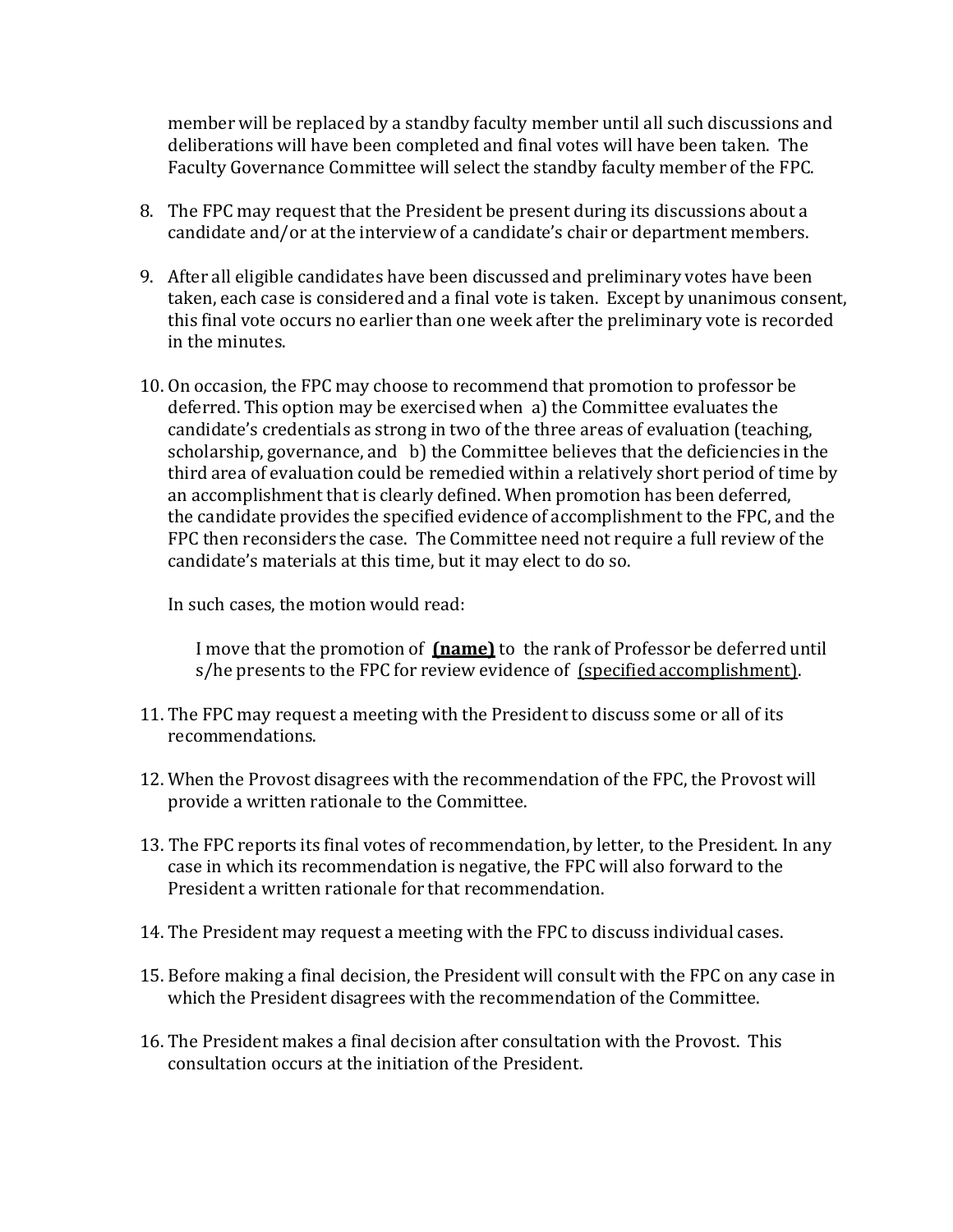- 17. The President informs the FPC of the final decisions.
- 18. The President's decision is reported to the candidate and to the department chair by the Provost.
- 19. While conducting pre-tenure reviews, the FPC may wish to inform a candidate who is continued in a tenure track position about certain reservations it had regarding the candidate's current performance in order that s/he may be better able to meet the expectations for tenure. If so, the Committee will ask the Provost to include these reservations in a letter sent to the President as well as the candidate, out of fairness to the candidate. The letter and the expectations stated in it will form part of the candidate's dossier at tenure review. Should the candidate seek further clarification of the reservations and expectations expressed, s/he may meet with the Provost to discuss them. The chair of the candidate's department may be included in this meeting, at the candidate's discretion. The Provost shall keep a record of this discussion and make it available to the Committee.
- 20. Original letters written on behalf of the candidate are kept in the Provost's office. All copies of these letters are destroyed after the completion of the review process. In cases where external reviews were obtained, the candidate will receive copies of these letters with all identifying information about the reviewers removed.

Revised 3/24/20 Revised 12/4/19 Revised 9/25/18 Revised 2/13/17 Revised 12/8/14 Revised 01/2013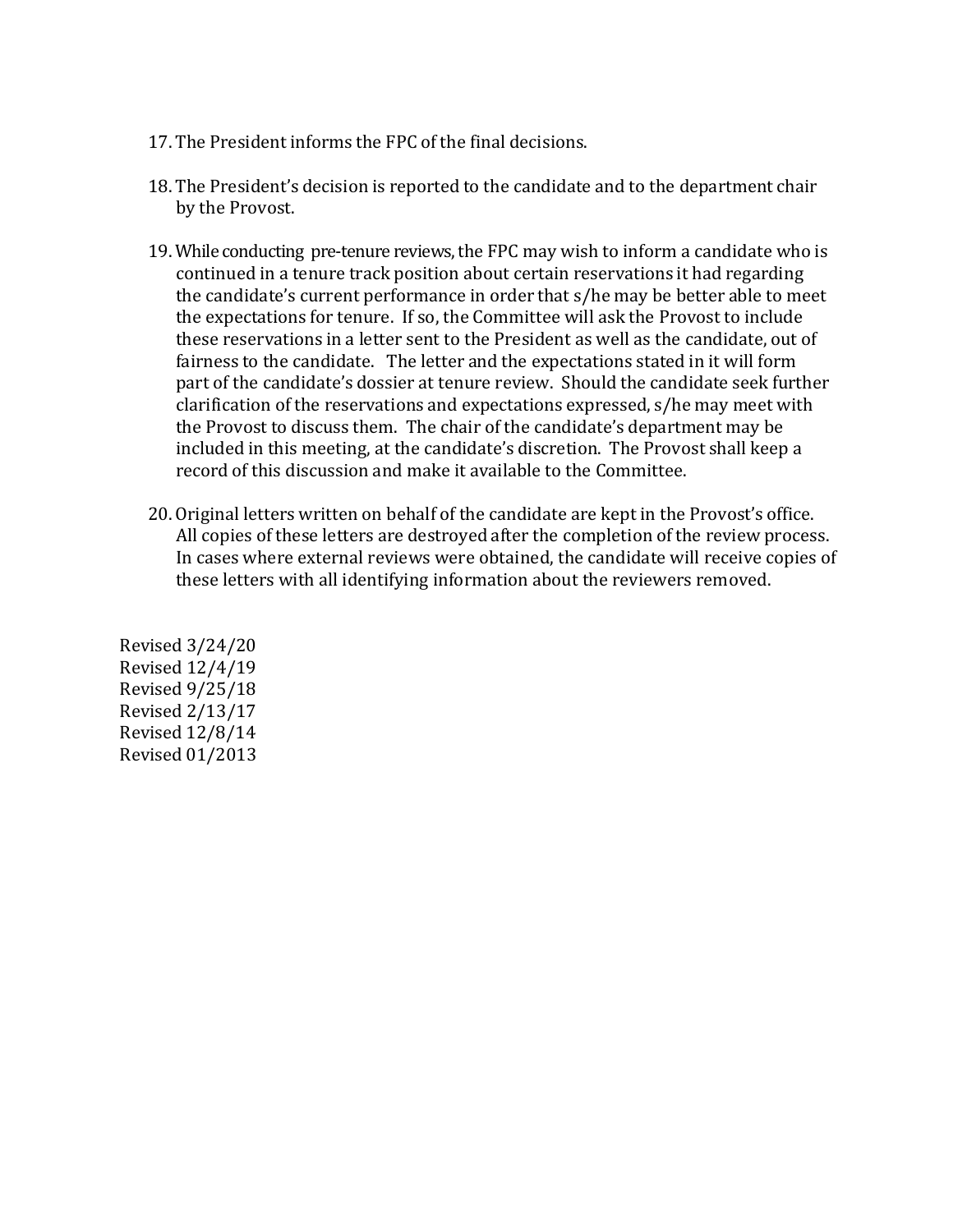### **A Brief Field Guide to Classroom Observations**

Classroom observations of tenure-track faculty are an important part of evaluating teaching effectiveness at the pre-tenure and tenure reviews (and for tenured faculty applying for promotion as well). Therefore, the FPC expects each candidate's file to contain letters from their tenured peers commenting on what they have observed in the candidate's classroom.

The faculty has agreed upon the importance of classroom observations in the evaluation of teaching for the pre-tenure and tenure reviews and promotion. The Faculty Handbook states:

THE TASK OF DEPARTMENTAL COLLEAGUES: In fairness to the candidate and the College, the letter should cite the best available evidence to substantiate the evaluations made. Accordingly, it should be based upon study of the materials which the candidate submits, observations over a period of time of the candidate's teaching of course work in the classroom… (pp. 19-20).

To bring some standardization to classroom observation and to ensure that it is accurate, reliable, effective, and useful, the Faculty Personnel Committee recommends these guidelines:

#### **The Colleague's Responsibilities:**

Ideally, a tenured member of a department will observe a candidate's teaching several times during that person's progress along the tenure track and at intervals appropriately spaced so that the observer may speak to how the candidate's teaching has changed over time. A tenured colleague should observe a candidate's classes several times before a pre-tenure or tenure review, with the observations spaced over at least two semesters. The committee believes it is best practice for a colleague to visit courses at different levels (where appropriate) and to visit any given course for multiple class sessions, in order to observe the full range of the candidate's teaching modalities.

The faculty member conducting the observation should confer with the candidate ahead of time about which class to attend (i.e. do not show up unexpectedly), and should arrive on time and stay for the duration of the class unless having made a previous arrangement with the candidate to do otherwise. After conducting the observation, the faculty member should share feedback with the candidate either in written or oral form, making clear especially any issues in need of improvement.

#### **The Candidate's Responsibilities:**

The candidate should provide the visiting faculty member with a copy of the course syllabus and readings/assignments for the class to be observed. The candidate should be willing to have a colleague observe the class unless something exceptional on the syllabus (e.g. an exam, review session, field trip) would make the observation unproductive. The candidate should not attempt to convince the observer to attend a particular class on the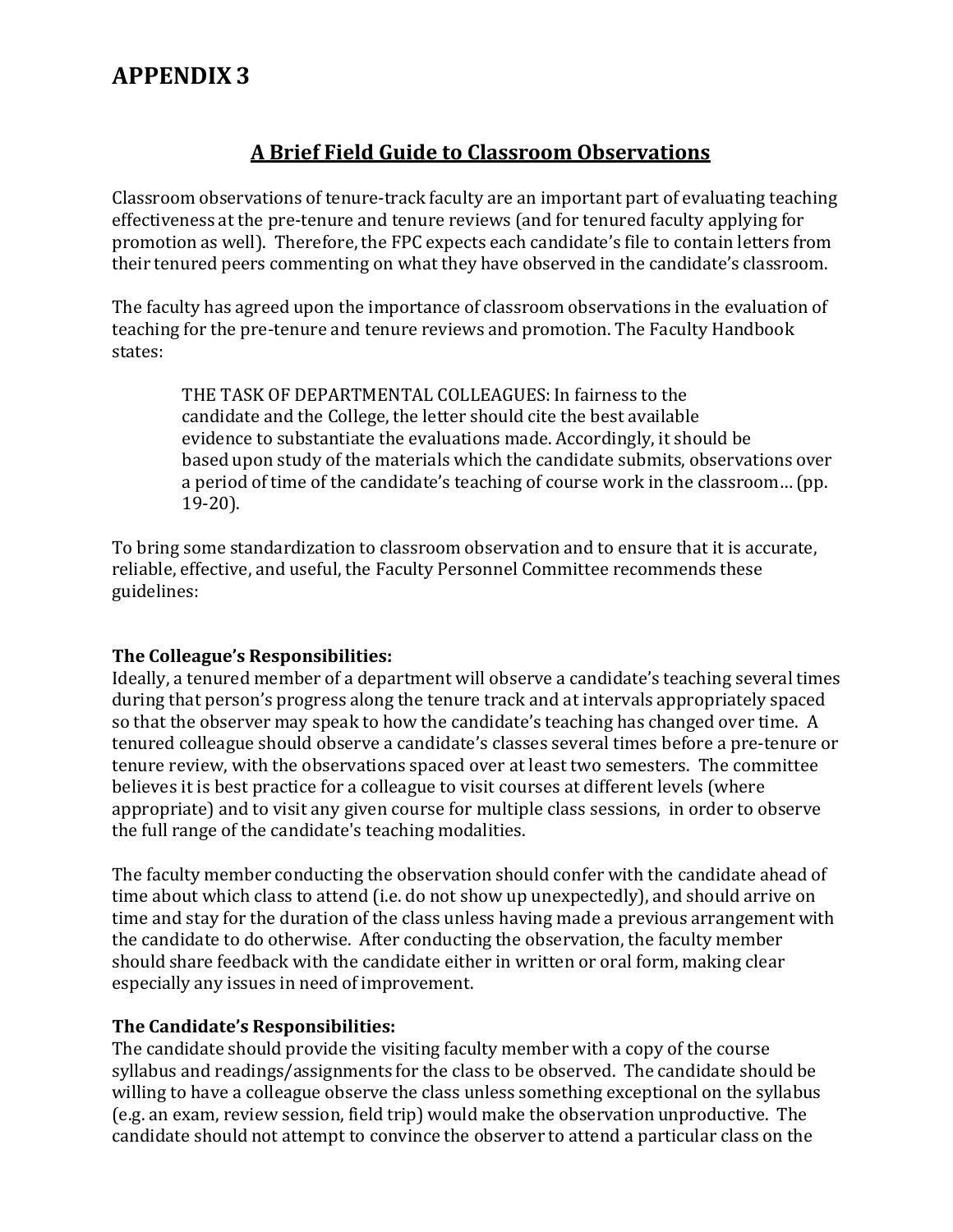schedule, but may ask a colleague to defer to another date if someone else is already observing the class in question.

The candidate may wish to introduce the observer at the start of class, but under no circumstances should the candidate attempt to prime the class for the observation by telling students that an important visitor is coming to class or that the observation is for an important professional review.

**A final note:** the FPC realizes that some faculty consider classroom observation a faulty means of assessing teaching. We are willing to stipulate that all measures we employ to assess our candidates are to some degree imperfect. That is why we use a variety of measures to assess teaching performance in addition to classroom observations, such as course evaluations and student interviews. Personal objections to conducting classroom observations do not absolve a tenured colleague from the responsibility to participate in this process.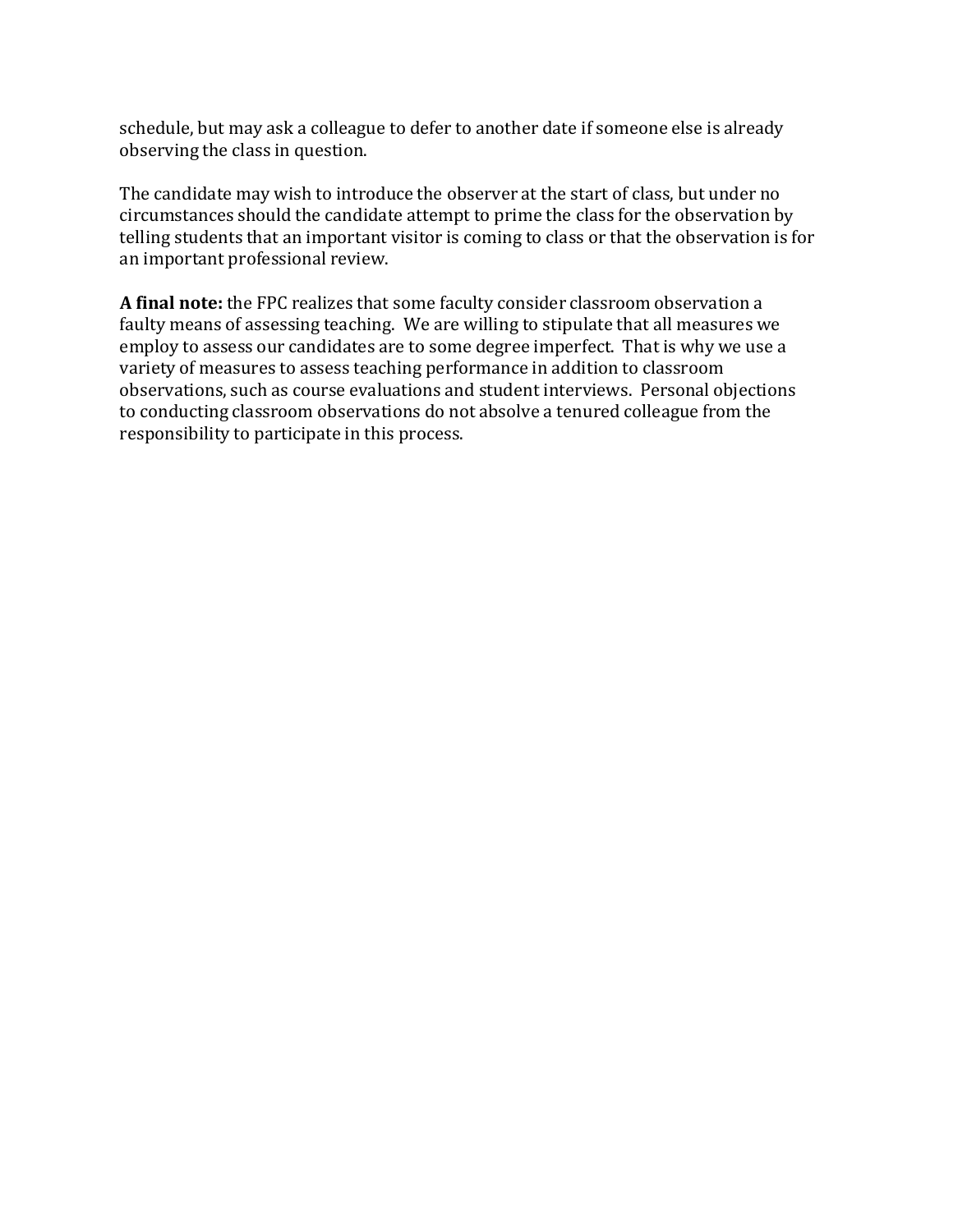#### **Procedure for External Evaluation of Scholarship and Creative Work November 2020**

Each candidate for tenure and promotion to associate professor and for promotion to full professor will consult with his/her department to create a list of at least ten potential external evaluators and will submit the list of potential external evaluators acceptable to both the candidate and the department to the Provost for approval. For each name on the list, the candidate should provide sufficient information to demonstrate the appropriateness of the person as an evaluator that includes (1) basic information about the person (name, title, institution, contact information, and either a *c.v.* or a list of at least five recent publications and grants, a website URL if available), (2) a brief statement of the potential reviewer's scholarly background, and (3) an explicit statement describing any relationship between the candidate and the potential evaluator. Evaluators who have a relationship with the candidate (e.g., graduate school faculty, friends, mentors, co-authors or other collaborators) should be avoided. It is understood that academic communities within specialized subfields are often small enough that there may have been personal interaction between the candidate and the potential reviewer. This, by itself, is not disqualifying as long as there is sufficient reason to consider the interactions to be superficial enough that it will not challenge the objectivity of the reviewer.

The candidate for tenure and promotion to associate professor will submit the list to the Provost by 1 March of the academic year prior to the tenure review in the fall. A pre-tenure candidate who chooses to use outside evaluators will follow the same procedure and will submit a list to the Provost by 1 May of the spring semester of the academic year before the submission of pre-tenure materials in fall. A candidate for promotion to full professor will follow the same procedure and will submit a list by 1 November before promotion review in the spring.

The Provost may veto any name or names on the list and request that the candidate and department propose additional ones acceptable to both and approved by the Provost. In the meantime, however, as soon as the Provost has approved some of the names on the list, the department chairperson will begin to solicit external evaluations from the approved persons, contacting them by email or letter and requesting that they perform the evaluation, in order to find four external evaluators. The chairperson will have the responsibility for sending the materials to the external evaluators and managing the correspondence with them; their letters of evaluation will be shared with the tenured members of the department (or of the candidate's committee) as well as with the Faculty Personnel Committee. In the event that an evaluator fails to provide a letter, the case may proceed with a minimum of three evaluations.

The candidate will assemble a packet of representative scholarship or creative work (published or unpublished) to be sent to the evaluators. The packet should include at most five examples of scholarly or creative work. For candidates undergoing a tenure review, these should be works the candidate lists on the *cv* as having been completed since the pre-tenure review. If the number of such works is less than five, the candidate may include work from the period before the pre-tenure review.

Additionally, the candidate should also include a statement, approximately two pages in length, that summarizes how his/her/their scholarship/creative work has progressed at Gettysburg, placing the publications or scholarly/creative work included in the packet within a context in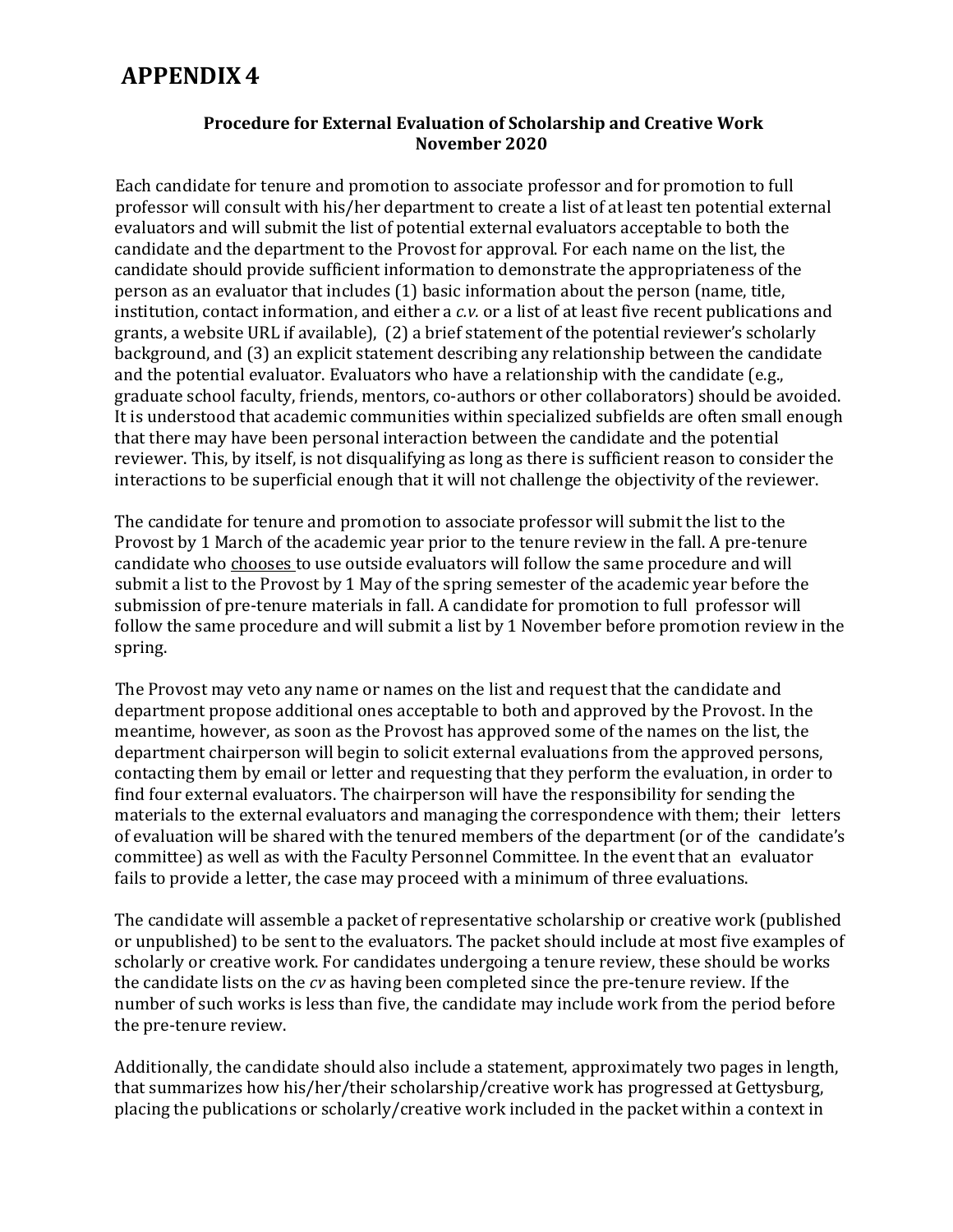which the evaluator can assess this work's growth and its trajectory. If the candidate's scholarly/creative work is collaborative, this document should also discuss the specific role that the candidate played in the production of that work. The chairperson will send the candidate's packet to the evaluator along with the candidate's *c.v*. and website URL (if available).

The candidate should include this professional research statement, along with the list of works sent to the evaluators in the materials uploaded to the Moodle site.

The chairperson will include a cover letter describing the position held by the candidate in the context of the College's mission and expectations for scholarship and creative work. It will ask the evaluator for a confidential assessment only of the candidate's scholarly or creative work, not of teaching and service, and not for a positive or negative recommendation about tenure or promotion. A clear deadline for receipt of the evaluation should be stated. (Examples of letters may be sought from the Provost's office.)

Specific questions of the evaluators must include but are not limited to the following: *Are you acquainted with the candidate and, if so, for how long and under what circumstances? What is the quality of the candidate's work and its impact on the field, with comments, for example, on the quality of the journals in which it is published or the venues in which it is displayed or performed?*

#### Sample letter:

#### Dear Dr. XXXXX,

I am contacting you in my role as chair of the XXXXXXX department at Gettysburg College. Our colleague, Assistant/Associate Professor XXXXXX XXXXXXX, is standing for tenure/promotion to full professor this year and as part of the review process, we are seeking external evaluations of the candidate's scholarship/creative work. Dr. XXXXX has identified you as someone who is in a good position to comment on their work and its impact on the field.

For context, you should know that Gettysburg College is a national, highly selective, liberal arts college enrolling approximately 2600 undergraduates. In addition to teaching five courses each year, faculty members are expected to put significant effort into student advising and governance and to pursue an active research program of high quality.

If you are able to help us with your comments, I will send you an electronic packet including the candidate's c.v., recent publications, and a short statement on their research trajectory. We then request a letter addressing the following questions:

Are you acquainted with the candidate and, if so, for how long and under what circumstances?

What is the quality of the candidate's work and its impact on the field, with comments, for example, on the quality of the journals in which it is published or the venues in which it is displayed or performed?

Please note that we are asking solely for your evaluation of Dr. XXXXXXX's scholarship, not for comments on the candidate's suitability for promotion.

I would greatly appreciate you letting me know by e-mail at your earliest convenience if you are able to perform this review. If you are able to do so, then I will send you the electronic materials via email, and we will need your review to be completed by August XX, 20XX. You may send your review letter via email to me.

Thank you for considering this request to help us ensure a thorough evaluation of Dr. XXXXX's scholarly work/creative activity. Your collegial efforts would be a valued contribution to this important evaluation. I look forward to hearing from you.

Sincerely,

Dr. XXXX XXXXXX XXXXXX Department Chair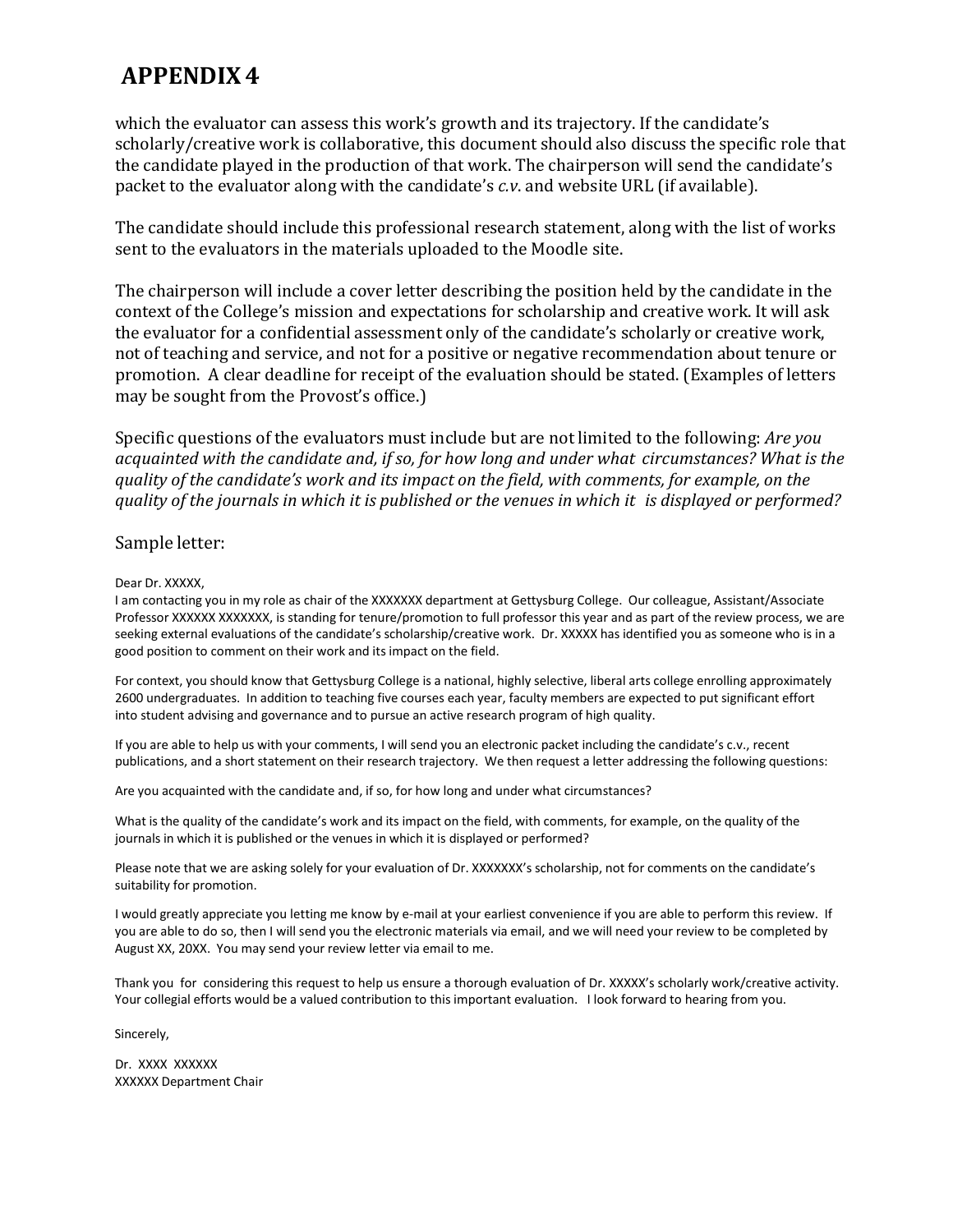# *SAMPLE*

#### SUMMARY OF COURSES TAUGHT Jean L. Potucheck

| <b>Fall 2003</b>                                  | <b>Spring, 2004</b>                                    |  |  |  |  |
|---------------------------------------------------|--------------------------------------------------------|--|--|--|--|
| FYS 170-2 (15 enrolled; 15 completed evaluations) | SOC (239 (7 enrolled; 6 completed evaluations)         |  |  |  |  |
| SOC 206 (22 enrolled; 22 completed evaluations)   | SOC 302 (9 enrolled; 8 completed evaluations)          |  |  |  |  |
| WS 320 (8 enrolled; 8 completed evaluation)       | WS120 (32 enrolled; 31 completed evaluations)          |  |  |  |  |
| <b>Fall, 2004</b>                                 | <b>Spring, 2005</b>                                    |  |  |  |  |
| SOC 302 (13 enrolled; 13 completed evaluations)   | SOC 101 (27 enrolled; 23 completed evaluations)        |  |  |  |  |
| WS 120 (31 enrolled; 30 completed evaluations)    | SOC 206 (16 enrolled; 16 completed evaluations)        |  |  |  |  |
| WS 222 (12 enrolled; 12 completed evaluations)    | SOC 460 (Senior Honors Research -1 enrolled)           |  |  |  |  |
| SOC 450 (Individualized Study $-1$ enrolled)      | *Course release for serving as acting department chair |  |  |  |  |
| <b>Fall, 2005</b>                                 | <b>Spring, 2006</b>                                    |  |  |  |  |
| FYS 170-2 (16 enrolled; 16 completed evaluations  | $SOC$ 302 (15 enrolled)                                |  |  |  |  |
| SOC 239 (9 enrolled; 9 completed evaluations)     | SOC 310 (6 enrolled)                                   |  |  |  |  |
| WS 222 (13 enrolled; 13 completed evaluations)    | WS 320 (6 enrolled)                                    |  |  |  |  |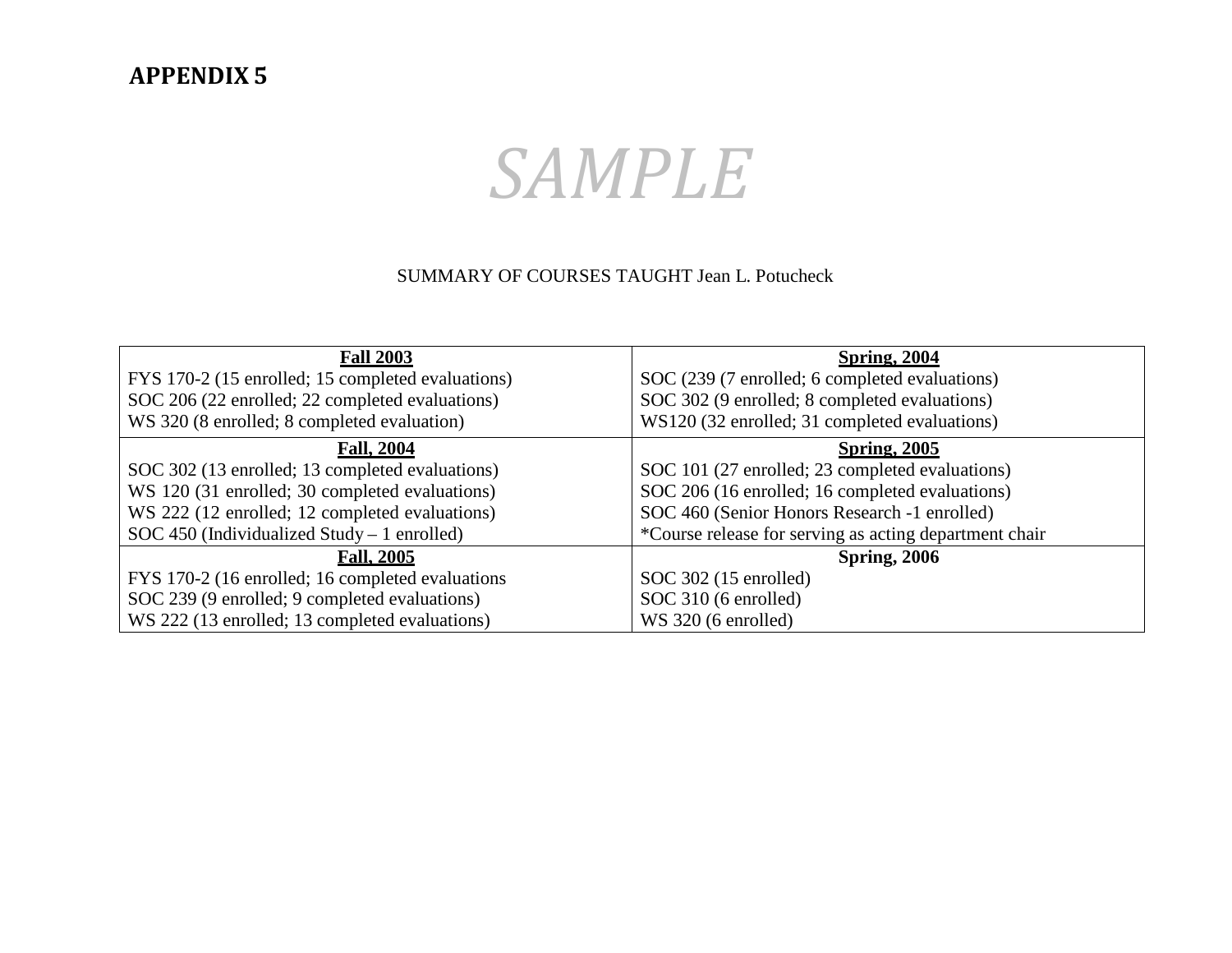*This sample can also be found on the Provost webpage under "Forms."*

#### **FPC COURSE EVALUATION DATA SUMMARY FORM**

#### COURSE:

|                               | <b>REASON FOR</b><br><b>TAKING COURSE</b> | <b>MAJOR/MINOR</b> | <b>CORE</b><br><b>REQUIREMENT</b> |  | <b>OTHER</b> |  |   |          |  |   |  |     |
|-------------------------------|-------------------------------------------|--------------------|-----------------------------------|--|--------------|--|---|----------|--|---|--|-----|
|                               |                                           |                    |                                   |  |              |  |   |          |  |   |  |     |
| <b>SEMESTER:</b>              |                                           |                    |                                   |  |              |  |   |          |  |   |  |     |
| <b>ENROLLMENT:</b>            |                                           |                    |                                   |  |              |  |   |          |  |   |  |     |
|                               | 2. HOURS/WEEK DEVOTED TO CLASS            |                    |                                   |  |              |  | 4 | $\sigma$ |  | 8 |  | 10+ |
|                               |                                           |                    |                                   |  |              |  |   |          |  |   |  |     |
| <b>COMPLETED EVALUATIONS:</b> |                                           |                    |                                   |  |              |  |   |          |  |   |  |     |

| COMMITMENT | <b>POOR</b> | <i>FAIR</i> | <b>GOOD</b> | VERY<br><b>GOOD</b> | <b>EXCELLENT</b> |
|------------|-------------|-------------|-------------|---------------------|------------------|
|            |             |             |             |                     |                  |

#### **STUDENT INFORMATION:**

|                                           | <b>VERY</b>   | A             | A FAIR        | A LOT       | A GREAT          |
|-------------------------------------------|---------------|---------------|---------------|-------------|------------------|
| 1. HOW MUCH HAVE YOU                      | <b>LITTLE</b> | <b>LITTLE</b> | <b>AMOUNT</b> |             | <b>DEAL</b>      |
| <b>LEARNED FROM THIS COURSE?</b>          |               |               |               |             |                  |
| <b>COURSE/INSTRUCTOR</b>                  | <b>POOR</b>   | <b>FAIR</b>   | <b>GOOD</b>   | <b>VERY</b> | <b>EXCELLENT</b> |
|                                           |               |               |               |             |                  |
| <b>RANKING:</b>                           |               |               |               | <b>GOOD</b> |                  |
| <b>COURSE MATERIALS</b><br>2 <sup>1</sup> |               |               |               |             |                  |
| 3. CONDUCT OF CLASS                       |               |               |               |             |                  |
| <b>EXAMS</b><br>$\overline{4}$            |               |               |               |             |                  |
| <b>FEEDBACK</b>                           |               |               |               |             |                  |
| <b>OVERALL INSTRUCTOR</b><br>6.           |               |               |               |             |                  |
| <b>OVERALL COURSE</b>                     |               |               |               |             |                  |

#### **COURSE AND INSTRUCTOR EVALUATION:**

**NOTE:** With **electronic evaluations**, this summary page can be generated automatically along with the evaluation data organized by question as well as by student. After navigating to a particular set of course evaluations via the Faculty Center, simply export a PDF document using the Export drop down menu (floppy disk image).

/bb 12/5/14 03/24/20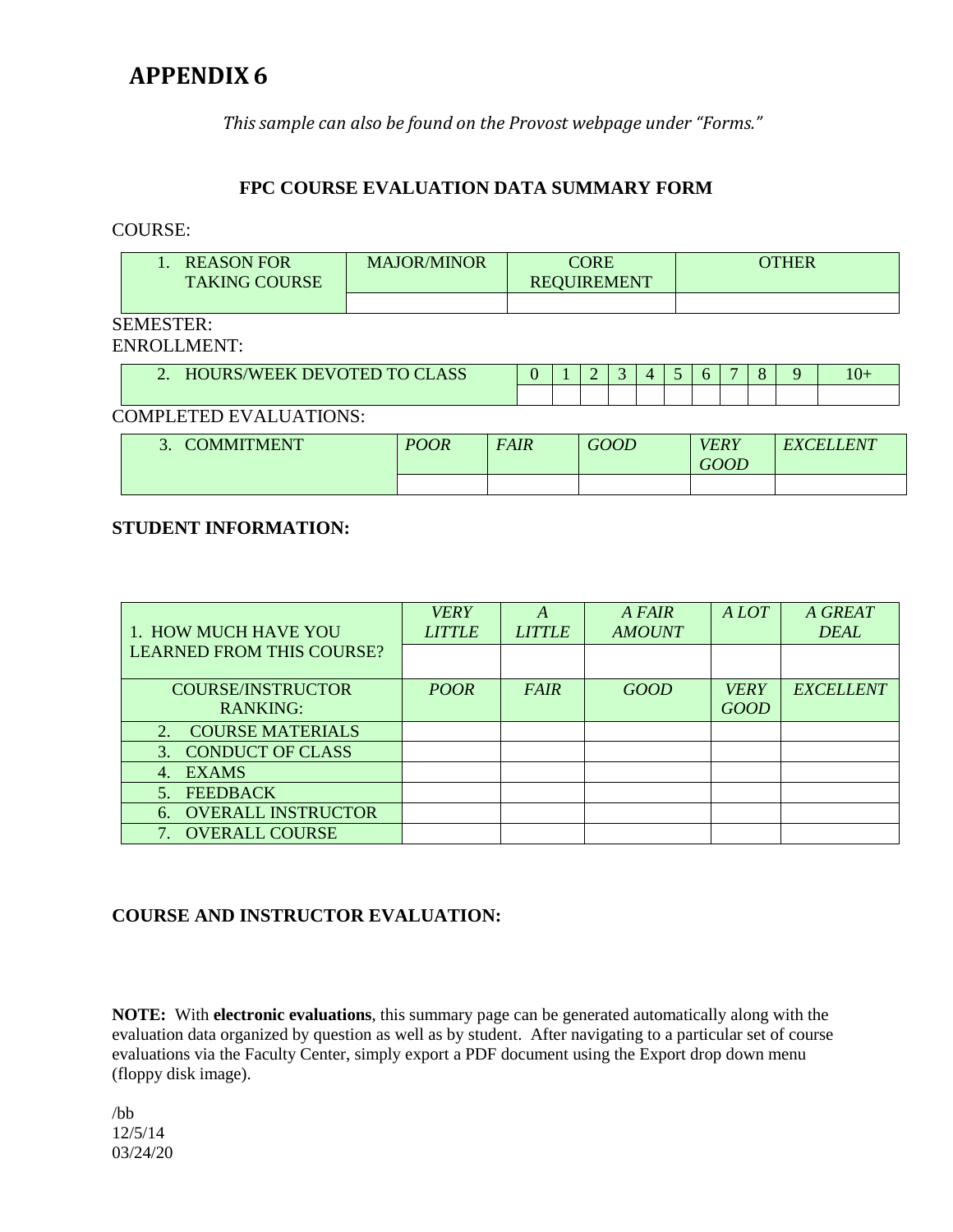#### **Procedure for Student Interviews November 2020**

One of the obligations of the chair of an evaluation committee in all pre-tenure, tenure, and promotion cases is to conduct a series of student interviews. These provide additional information concerning the effectiveness of a candidate's teaching and advising.

As part of the student interview process, chairs should keep several things in mind:

The Sample: Chairs should aim to interview between twelve and fifteen students. This sample should reflect, as far as possible, the vectors of diversity represented among the students taught. It is expected that the interview pool will include majors and non-majors, advisees and non-advisees, members of different courses, and students with a range of final grades. It is desirable that different class years are represented. To secure a sample of this breadth, it will be necessary for the chair to contact a significant number of potential interviewees as some will decline the offer and others will fail to respond to the chair's invitation to be part of the process.

The Interviews: While it is ideal to perform these interviews in person, if contextual factors make this difficult, they may be conducted by phone or by video (Skype or Zoom). Interviews are preferred over questionnaires as the former convey the ability to ask for clarification or disambiguation.

Interview questions concerning the candidate's teaching should include:

- Describe a typical class period in this professor's class.
- What are this professor's strengths as a teacher?
- What, if anything, could this professor do differently to improve as a teacher?
- Would you recommend that other students take this professor's courses? Why or why not?
- Do you have any additional comments or important issues that you would like to discuss?

If the candidate's departmental committee deems other questions important or relevant, they may also be included.

When interviewing a candidate's advisees, please address the following issues:

- How accessible was your adviser? Was it easy or difficult to schedule meetings?
- Was your adviser knowledgeable about the Gettysburg Curriculum?
- Was your adviser knowledgeable about the requirements for your major? If applicable, was your advisor able to help you understand minor requirements?
- Was your adviser able and willing to address your academic plans beyond the classroom, for example, with respect to study abroad, transfer credit, applications for post-graduate study, etc.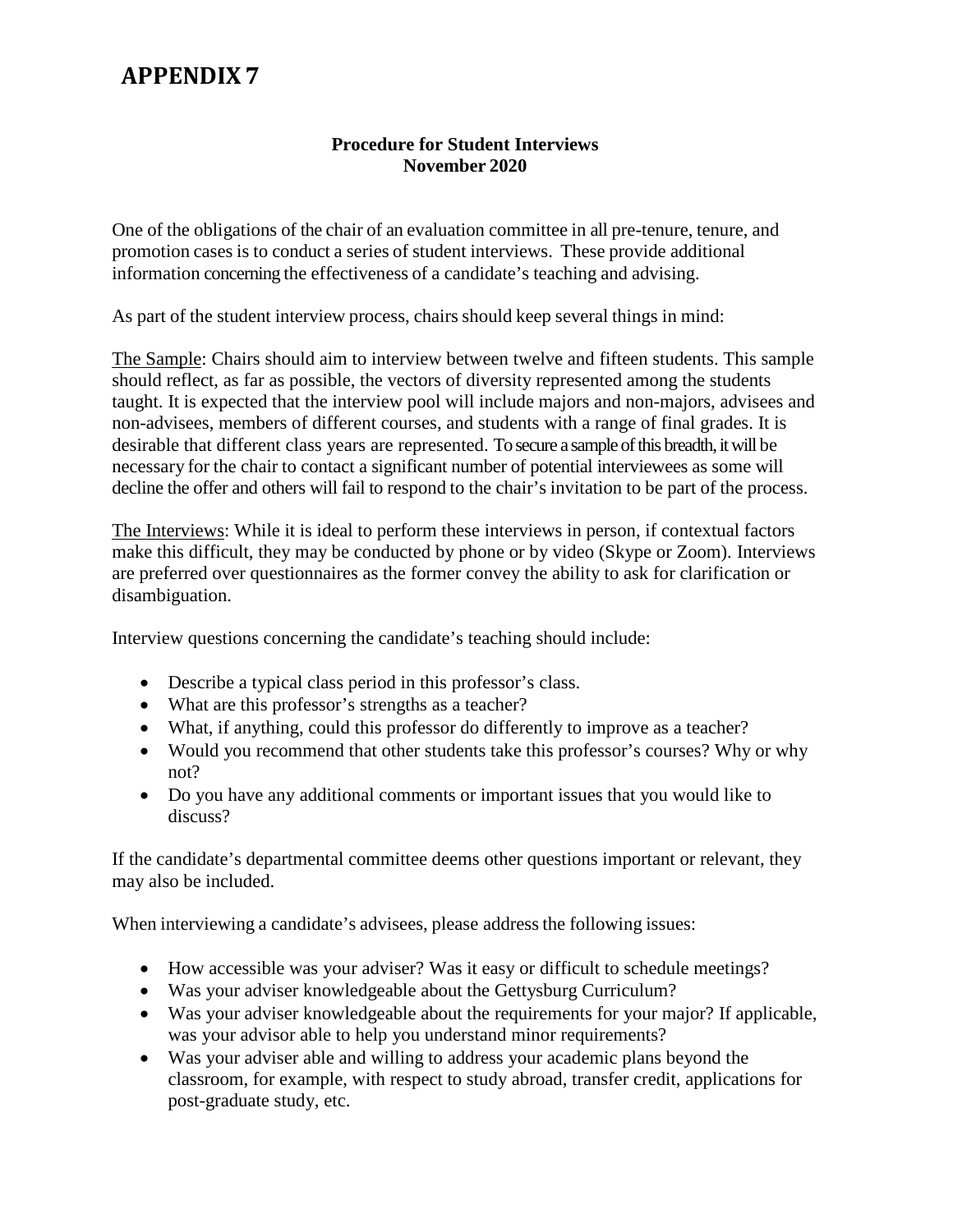The chair should take notes during all interviews that can be submitted as raw data in addition to the summary report. A form for taking these notes is included as an addendum to this letter.

The Report: The chair is responsible for submitting a report of the interviews to the FPC. This report should include (1) a brief description of the selection and interview processes including a sketch of the demographic elements of the sample, (2) a summary of the results with analysis, and (3) notes taken during the interviews. The summary must offer an analysis of the student responses rather than a restatement of them, e.g., make note of recurring observations, determine whether student comments are generally favorable or where they indicate areas for improvement, etc. When preparing the interview notes (which will be viewed by the departmental committee and FPC), the chair should be careful to remove any demographic information associated with the notes of each interview to maximize the likelihood of interviewees remaining anonymous. It is imperative that the identity of students involved in the interviews should be kept in strict confidence at all times.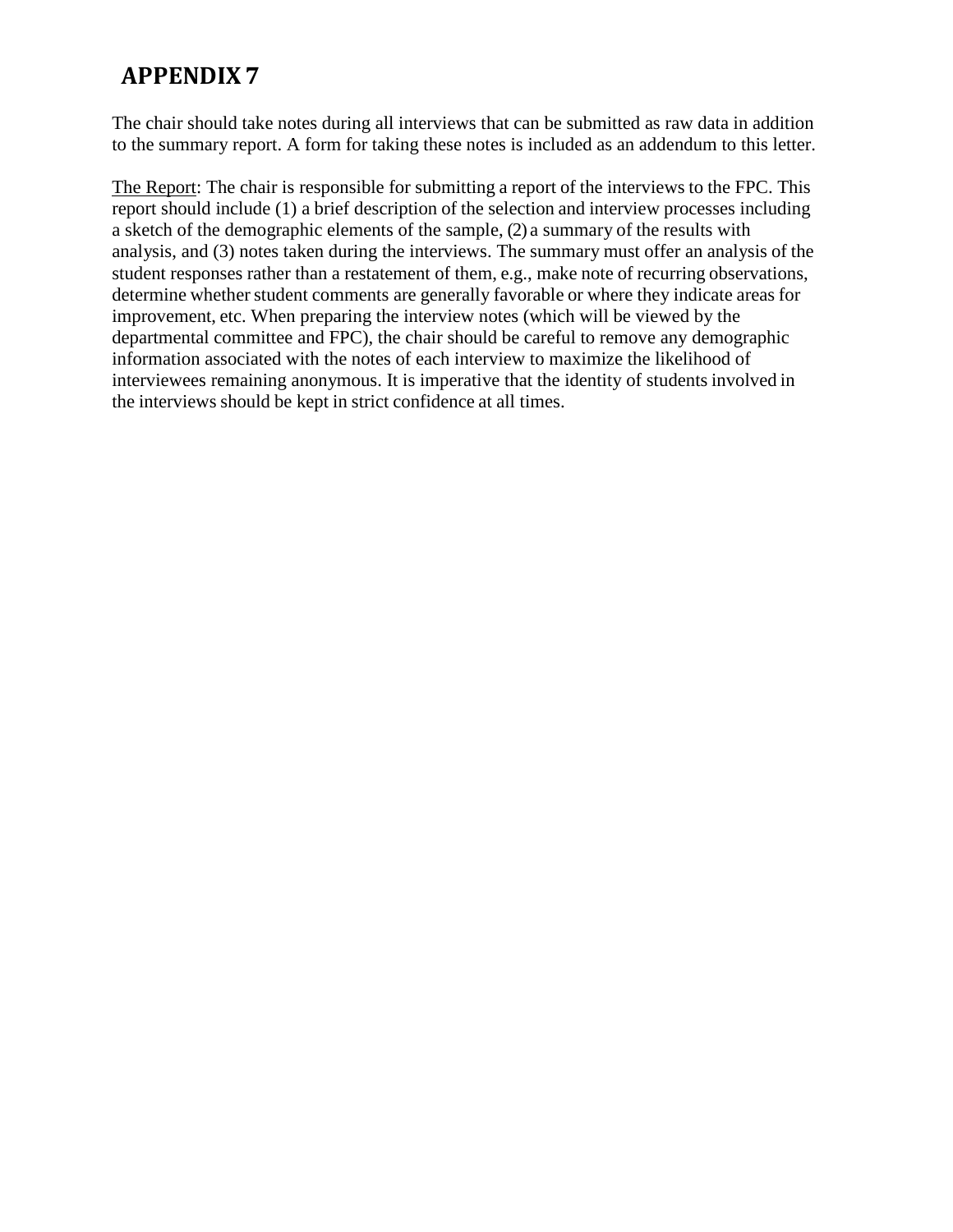#### **PRE-TENURE, TENURE, AND PROMOTION EVALUATION STUDENT INTERVIEW DATA**

| <b>CLASSES STUDENT TOOK</b><br><b>WITH CANDIDATE</b> | <b>LEVEL OF STUDENT</b>                   | <b>GRADE RANGE OF STUDENT</b> |
|------------------------------------------------------|-------------------------------------------|-------------------------------|
|                                                      | First-year student<br>Upper-class student |                               |
| <b>DEPARTMENTAL STATUS</b>                           | <b>ADVISEE?</b>                           | <b>INTERVIEW CONDUCTED</b>    |
| Major                                                | Yes                                       |                               |
| Minor                                                | N <sub>o</sub>                            | In person                     |
| Neither major nor minor                              |                                           | Over email                    |
|                                                      |                                           | Via Zoom                      |
|                                                      |                                           |                               |

#### **STUDENT INTERVIEW QUESTIONS**

Describe a typical class period in this professor's class.

What are this professor's strengths as a teacher?

What, if anything, could this professor do differently to improve as a teacher?

Would you recommend that other students take this professor's courses? Why or why not?

Do you have any additional comments or important issues that you would like to discuss?

#### **ADVISEE INTERVIEW**

How accessible was your adviser? Was it easy or difficult to schedule meetings?

Was your adviser knowledgeable about the Gettysburg Curriculum?

Was your adviser knowledgeable about the requirements for your major? If applicable, was your advisor able to help you understand minor requirements?

Was your adviser able and willing to address your academic plans beyond the classroom, for example, with respect to study abroad, transfer credit, applications for post-graduate study, etc.?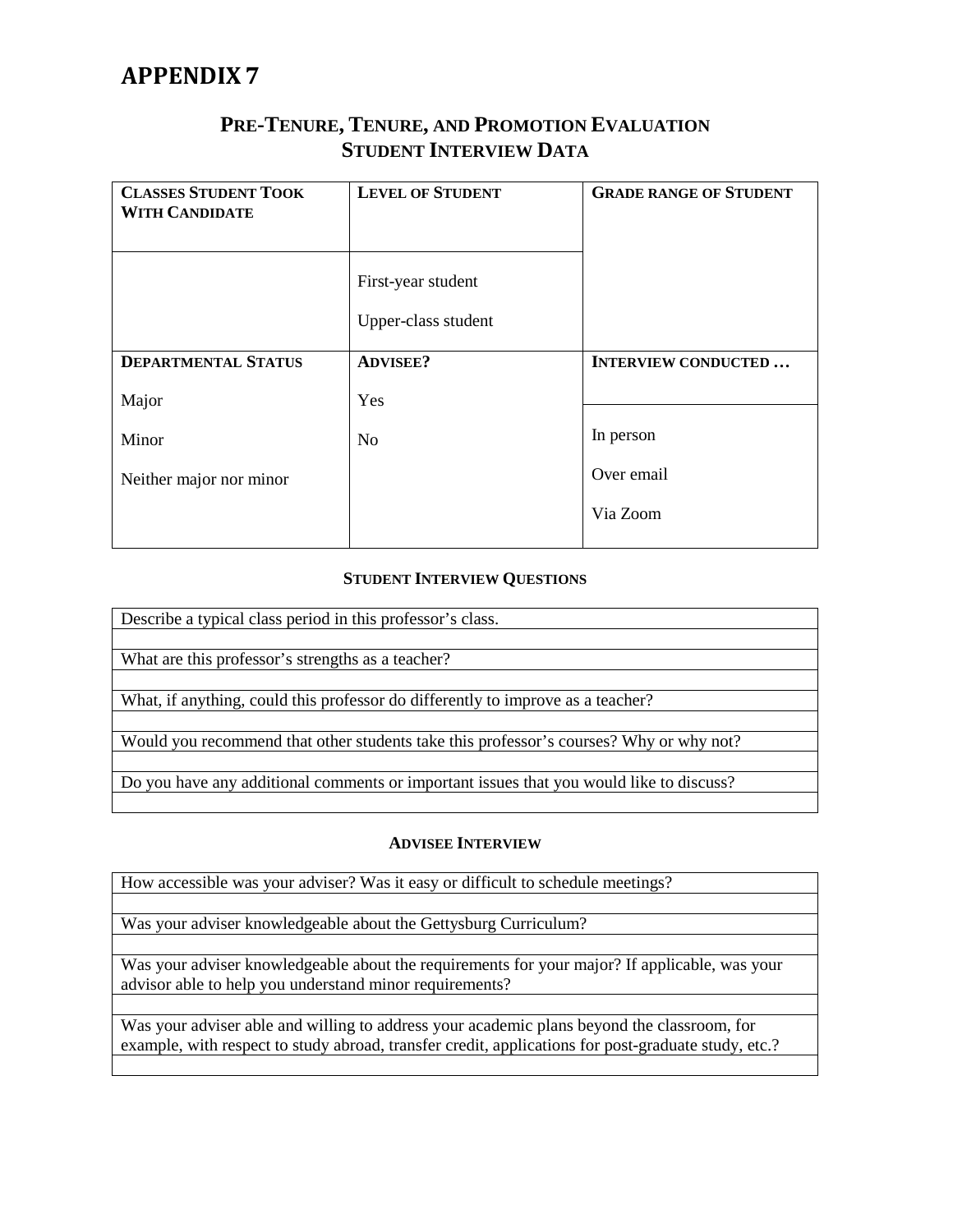## **APPENDIX 8a**

#### **FACULTY PERSONNEL COMMITTEE**

#### **CHECKLIST FOR CANDIDATE FILES FOR TENURE AND PRE-TENURE**

Candidate's Name

- \_\_\_\_\_\_ Current complete *curriculum vitae*
- \_\_\_\_\_\_ Statement of teaching and research goals, current efforts to achieve them, and contributions to governance (maximum of 15 pages double spaced)

#### **Evidence of Effective Teaching**

- List of courses taught including independent studies, etc.
- Course syllabus for each course listed (not every time a course was taught!)
- Examinations and up to three examples of representative assignments for each course
- Student Evaluations
- FPC Course Evaluation Data Summary Form
- Narrative Summary of Student Evaluations

#### **Evidence of Scholarship or Creative Work**

- Publications, papers, reports
- Performances, compositions, exhibits with critical reviews
- \_\_\_\_\_\_ Outside evaluation of scholarship, if requested (and necessary for tenure)
- Acceptance letters, if work accepted but not published

#### **Checklist For Department**

- Letter from each tenured faculty member including chairperson
- \_\_\_\_\_\_ Department recommendation letter from chairperson
- Student interview data

#### **Miscellaneous Materials** (provided by Provost)

- \_\_\_\_\_\_ Contractual information from Provost, if not standard hire
- Policy Information: Policy On Shared Faculty Appointments
- Pre-Tenure Letter (Provost to Candidate/President)
- \_\_\_\_\_\_ Chair's pre-tenure summary letter for tenure review

Revised CSS/ytc 1/23/13 Revised 9/25/18, 03/24/20